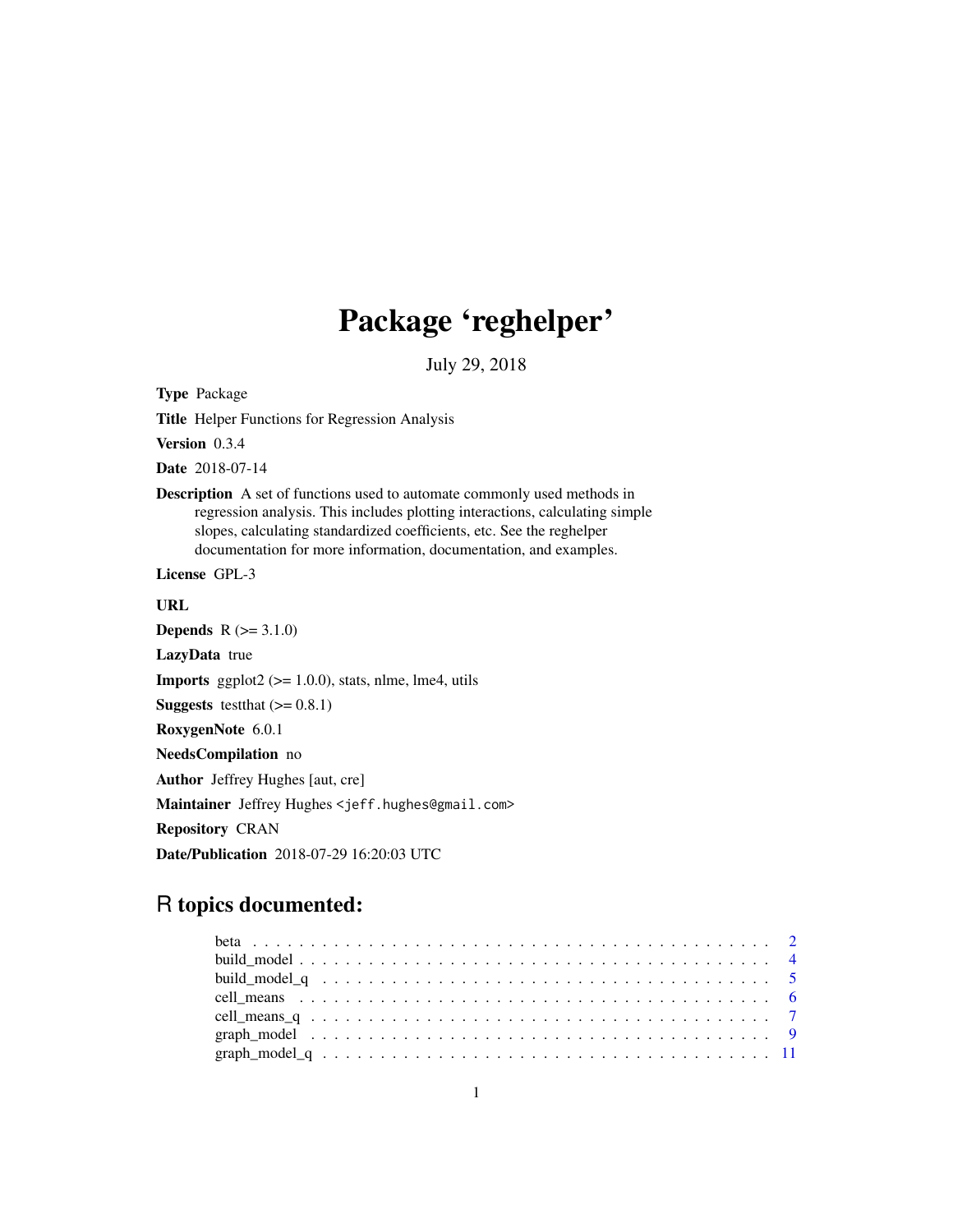<span id="page-1-0"></span>

| Index |  |
|-------|--|

<span id="page-1-1"></span>beta *Standardized coefficients of a model.*

# Description

beta returns the summary of a linear model where all variables have been standardized. It takes a regression model and standardizes the variables, in order to produce standardized (i.e., beta) coefficients rather than unstandardized (i.e., B) coefficients.

#### Usage

```
beta(model, ...)
## S3 method for class 'lm'
beta(model, x = TRUE, y = TRUE, skip = NULL, ...)
## S3 method for class 'aov'
beta(model, x = TRUE, y = TRUE, skip = NULL, ...)
## S3 method for class 'glm'
beta(model, x = TRUE, y = FALSE, skip = NULL, ...)
## S3 method for class 'lme'
beta(model, x = TRUE, y = TRUE, skip = NULL, ...)
## S3 method for class 'merMod'
beta(model, x = TRUE, y = TRUE, skip = NULL, ...)
```
#### Arguments

| model | A fitted linear model of type 'lm', 'glm', 'aov', 'lme', or 'merMod'.               |
|-------|-------------------------------------------------------------------------------------|
| .     | Not currently implemented; used to ensure consistency with S3 generic.              |
| x     | Logical. Whether or not to standardize predictor variables.                         |
| ٧     | Logical. Whether or not to standardize criterion variables.                         |
| skip  | A string vector indicating any variables you do <i>not</i> wish to be standardized. |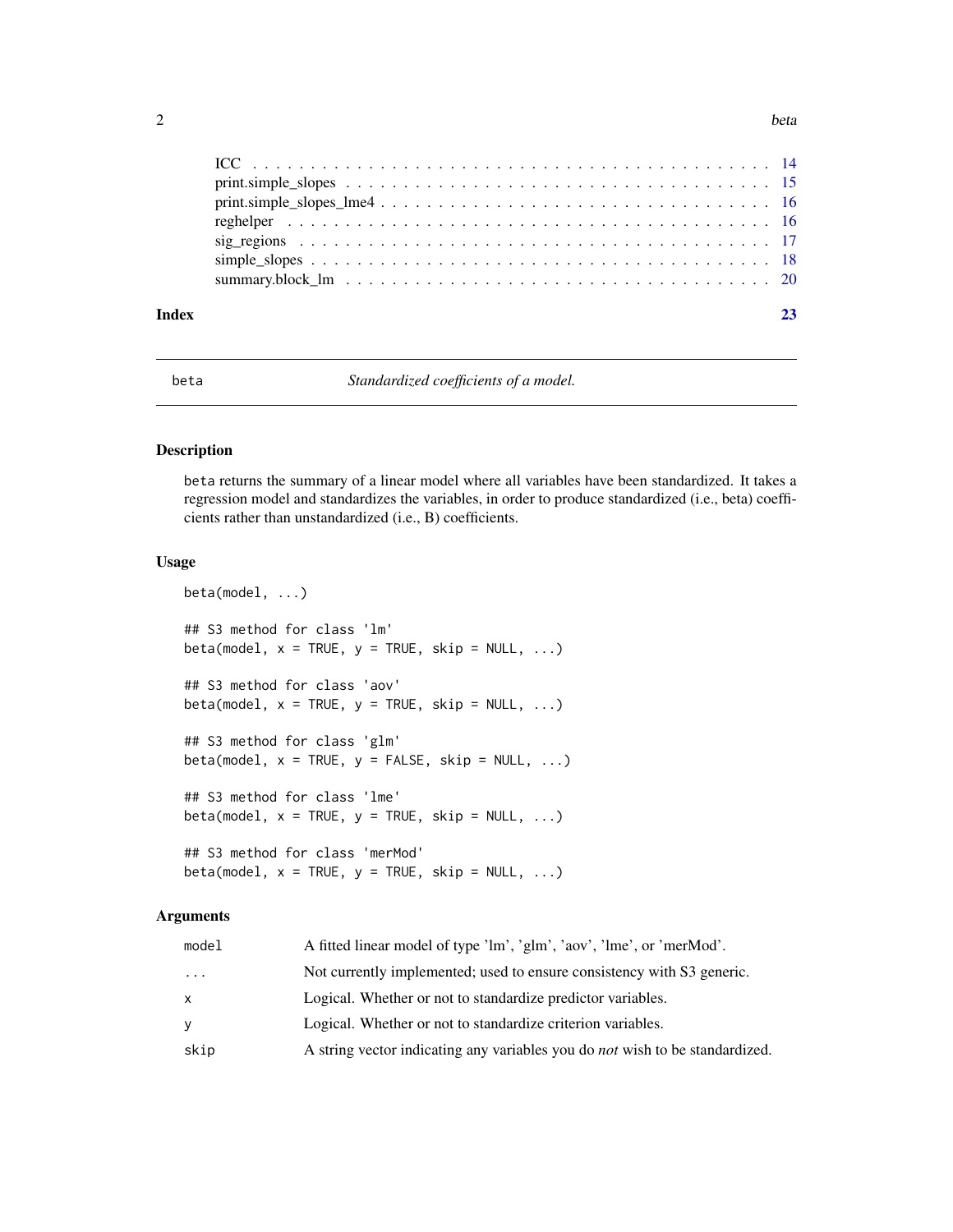#### beta 3

#### Details

Unlike similar functions, this function properly calculates standardized estimates for interaction terms (by first standardizing each of the predictor variables separately, rather than using the standard deviation of the interaction term itself).

#### Value

Returns the summary of a regression model, with the output showing the standardized coefficients, standard error, t-values, and p-values for each predictor. The exact form of the values returned depends on the class of regression model used.

#### Methods (by class)

- lm: Standardized coefficients for a linear model.
- aov: Standardized coefficients for ANOVA.
- glm: Standardized coefficients for a generalized linear model.
- lme: Standardized coefficients for a hierarchical linear model (nlme).
- merMod: Standardized coefficients for a hierarchical linear model (lme4).

```
# iris data, showing use with lm()
model1 <- lm(Sepal.Length ~ Petal.Length + Petal.Width, iris)
beta(model1) # all three variables standardized
model2 <- lm(Sepal.Width ~ Petal.Width + Species, iris)
beta(model2, skip='Species') # all variables except Species standardized
# mtcars data, showing use with glm()
model1 <- glm(vs ~ wt + hp, data=mtcars, family='binomial')
beta(model1) # wt and hp standardized, vs is not by default
# iris data, showing use with lme()
if (require(nlme, quietly=TRUE)) {
   model <- lme(Sepal.Width ~ Sepal.Length + Petal.Length, random=~1|Species, data=iris)
   beta(model) # all three variables standardized
    beta(model, skip='Petal.Length') # all variables except Petal.Length standardized
}
# iris data, showing use with lmer()
if (require(lme4, quietly=TRUE)) {
    model <- lmer(Sepal.Width ~ Sepal.Length + Petal.Length + (1|Species), data=iris)
   beta(model) # all variables standardized
   beta(model, skip='Petal.Length') # all variables except Petal.Length standardized
}
```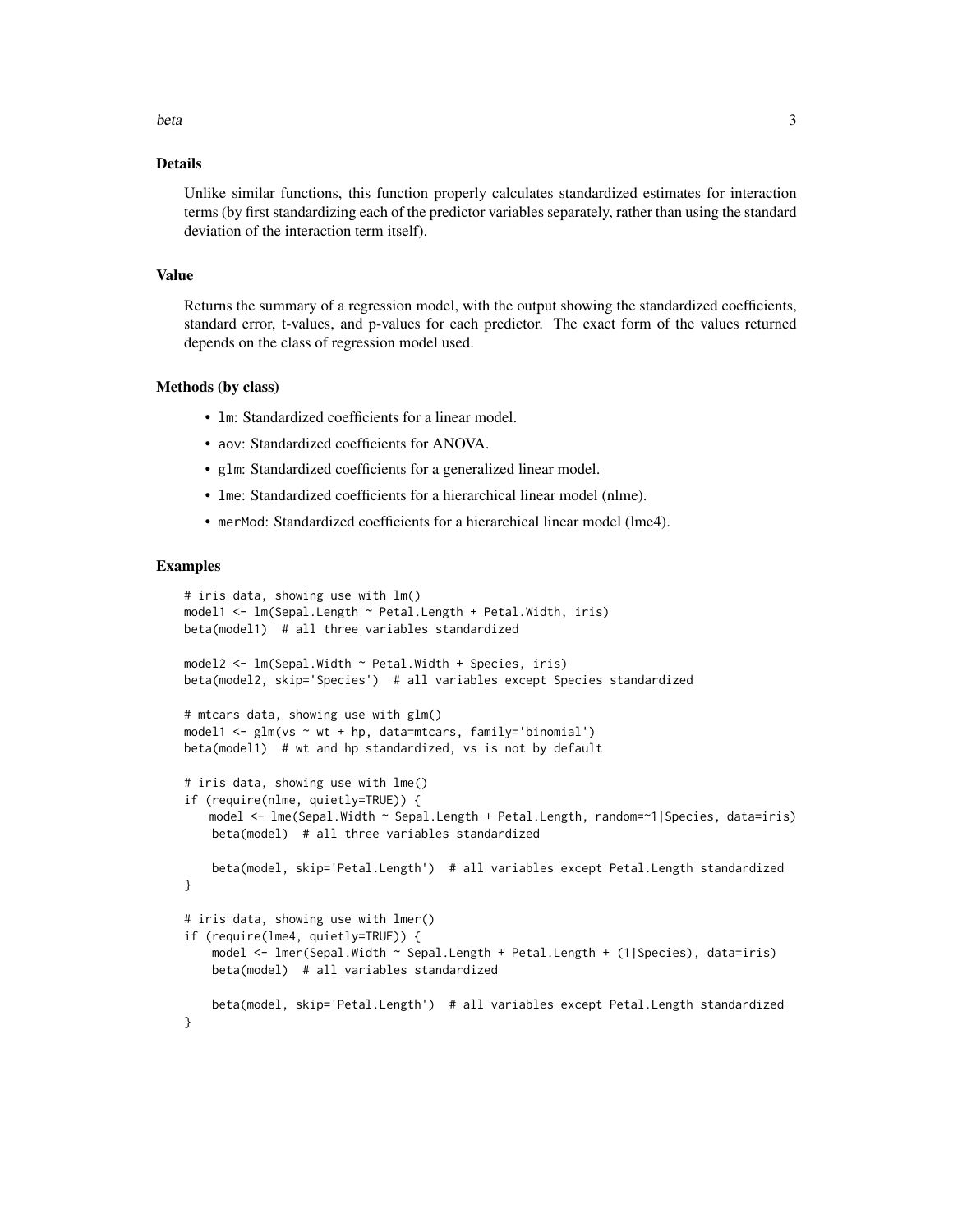<span id="page-3-1"></span><span id="page-3-0"></span>

#### Description

build\_model allows you to incrementally add terms to a linear regression model. Given a list of names of variables at each step, this function will run a series of models, adding the terms for each block incrementally to "build up" to a final model including all the terms.

#### Usage

```
build_model(dv, ..., data = NULL, opts = NULL, model = "lm")
```
#### Arguments

| dv    | The variable name to be used as the dependent variable.                                                                                                                                                                                                                                                                                                                                             |
|-------|-----------------------------------------------------------------------------------------------------------------------------------------------------------------------------------------------------------------------------------------------------------------------------------------------------------------------------------------------------------------------------------------------------|
| .     | Pass through variable names (or interaction terms) to add for each block. To add<br>one term to a block, just pass it through directly; to add multiple terms, pass it<br>through in a vector or list. Blocks will be added in the order they are passed<br>to the function, and variables from previous blocks will be included with each<br>subsequent block, so they do not need to be repeated. |
| data  | An optional data frame containing the variables in the model. If not found in<br>data, the variables are taken from the environment from which the function is<br>called.                                                                                                                                                                                                                           |
| opts  | List of arguments to be passed to the model function.                                                                                                                                                                                                                                                                                                                                               |
| model | The type of model to use; supports 'lm', 'aov', and 'glm'.                                                                                                                                                                                                                                                                                                                                          |
|       |                                                                                                                                                                                                                                                                                                                                                                                                     |

# Details

Note: Cases with missing data are dropped based on the *final* model that includes all the relevant terms. This ensures that all the models are tested on the same number of cases.

#### Value

A named list with the following elements:

| formulas | A list of the regression formulas used for each block. |
|----------|--------------------------------------------------------|
| models   | A list of all regression models.                       |

```
# 2 blocks: Petal.Length; Petal.Length + Petal.Width
model1 <- build_model(Sepal.Length, Petal.Length, Petal.Width, data=iris, model='lm')
summary(model1)
coef(model1)
```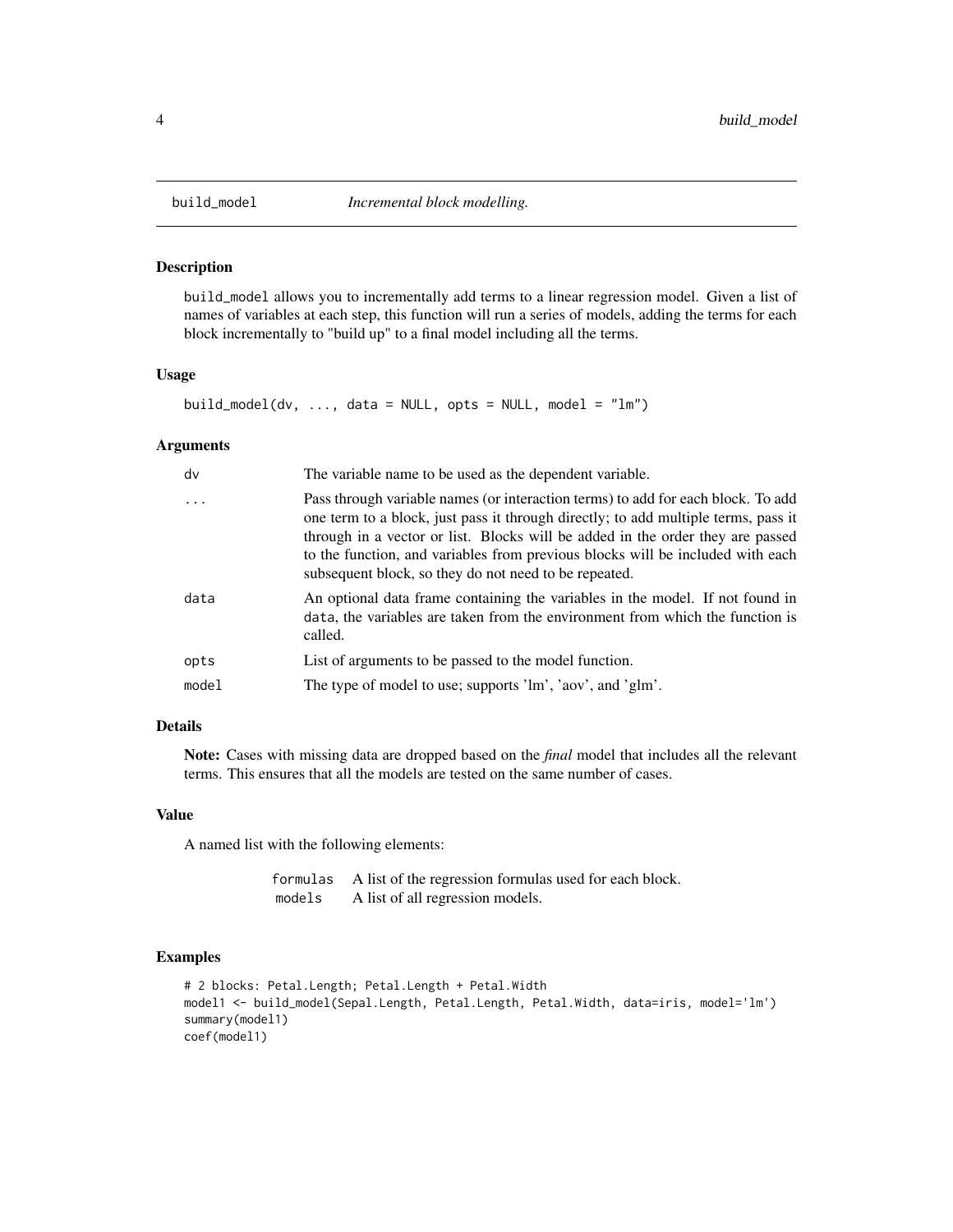# <span id="page-4-0"></span>build\_model\_q 5

```
# 2 blocks: Species; Species + Petal.Length + Petal.Width + Petal.Length:Petal.Width
model2 <- build_model(Sepal.Length, Species, c(Petal.Length * Petal.Width), data=iris, model='lm')
summary(model2)
coef(model2)
```
build\_model\_q *Incremental block modelling.*

#### Description

build\_model\_q allows you to incrementally add terms to a linear regression model. Given a list of names of variables at each step, this function will run a series of models, adding the terms for each block incrementally to "build up" to a final model including all the terms.

#### Usage

```
build_model_q(dv, blocks = NULL, data = NULL, opts = NULL, model = "lm")
```
### Arguments

| dv     | String of the variable name to be used as the dependent variable.                                                                                                                                                                                                    |
|--------|----------------------------------------------------------------------------------------------------------------------------------------------------------------------------------------------------------------------------------------------------------------------|
| blocks | List of variable names (or interaction terms) to add for each block. Each list<br>element should be a single string with terms for that block. Variables from<br>previous blocks will be included with each subsequent block, so they do not<br>need to be repeated. |
| data   | An optional data frame containing the variables in the model. If not found in<br>data, the variables are taken from the environment from which the function is<br>called.                                                                                            |
| opts   | List of arguments to be passed to the model function.                                                                                                                                                                                                                |
| model  | The type of model to use; supports 'lm', 'aov', and 'glm'.                                                                                                                                                                                                           |

#### Details

Note that in most cases it is easier to use [build\\_model](#page-3-1) and pass variable names in directly instead of strings of variable names. build\_model\_q uses standard evaluation in cases where such evaluation is easier.

Note: Cases with missing data are dropped based on the *final* model that includes all the relevant terms. This ensures that all the models are tested on the same number of cases.

#### Value

A named list with the following elements:

formulas A list of the regression formulas used for each block. models A list of all regression models.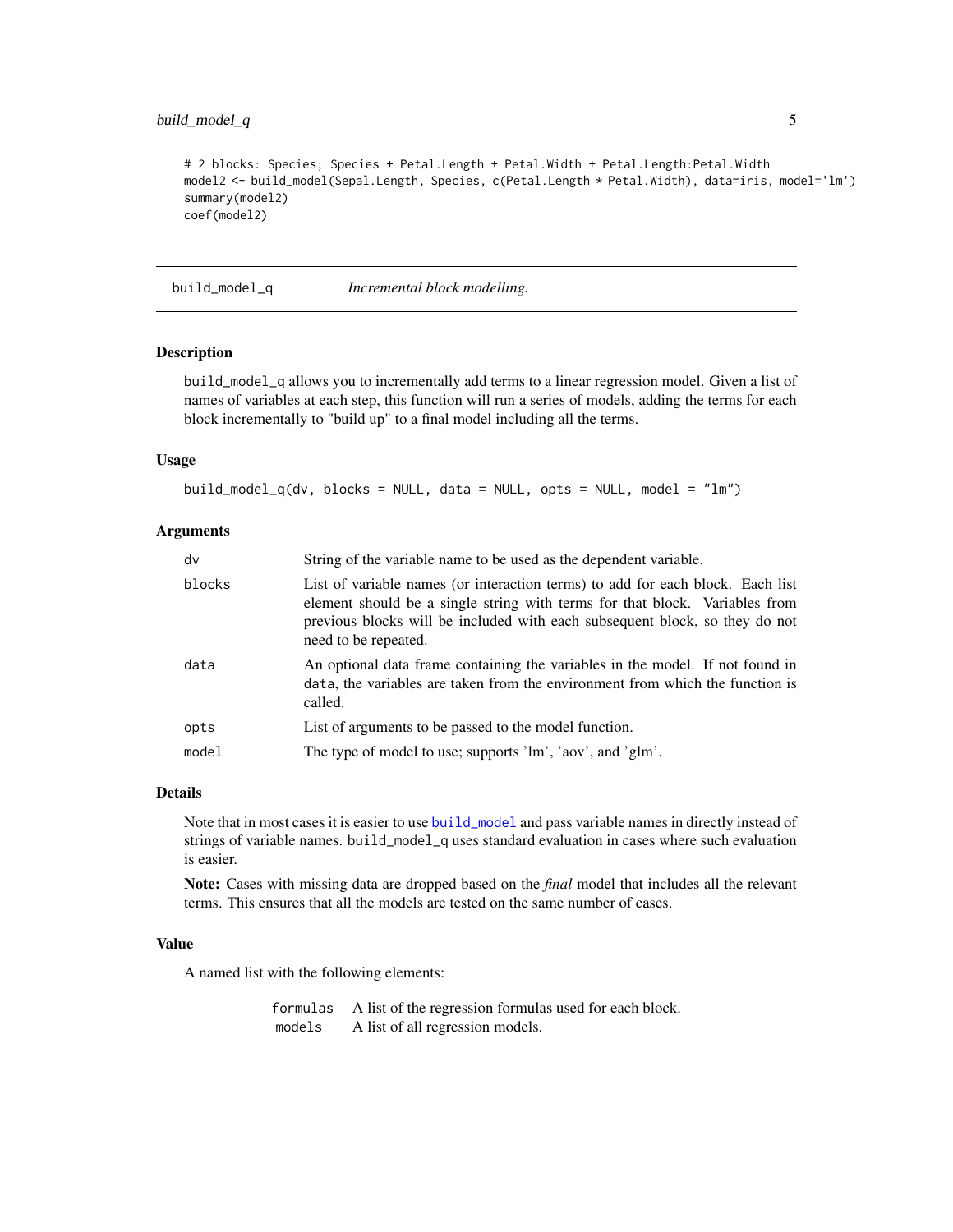# See Also

[build\\_model](#page-3-1)

#### Examples

```
# 2 blocks: Petal.Length; Petal.Length + Petal.Width
model1 <- build_model_q('Sepal.Length', list('Petal.Length + Petal.Width'),
    data=iris, model='lm')
summary(model1)
coef(model1)
# 2 blocks: Species; Species + Petal.Length + Petal.Width + Petal.Length:Petal.Width
model2 <- build_model_q('Sepal.Length', list('Species', 'Species + Petal.Length * Petal.Width'),
    data=iris, model='lm')
summary(model2)
coef(model2)
```
<span id="page-5-1"></span>cell\_means *Estimated values of a linear model.*

#### Description

cell\_means calculates the predicted values at specific points, given a fitted regression model (linear, generalized, or ANOVA).

#### Usage

```
cell_means(model, ...)
## S3 method for class 'lm'
cell_means(model, ..., levels = NULL)
## S3 method for class 'aov'
cell_means(model, ..., levels = NULL)
## S3 method for class 'glm'
cell_means(model, ..., levels = NULL, type = c("link",
  "response"))
```
#### Arguments

| model    | A fitted linear model of type 'lm', 'aov', or 'glm'.                                                                                                                                                                                                                         |
|----------|------------------------------------------------------------------------------------------------------------------------------------------------------------------------------------------------------------------------------------------------------------------------------|
| $\cdots$ | Pass through variable names to add them to the table.                                                                                                                                                                                                                        |
| levels   | A list with element names corresponding to some or all of the variables in the<br>model. Each list element should be a vector with the names of factor levels (for<br>categorical variables) or numeric points (for continuous variables) at which to<br>test that variable. |

<span id="page-5-0"></span>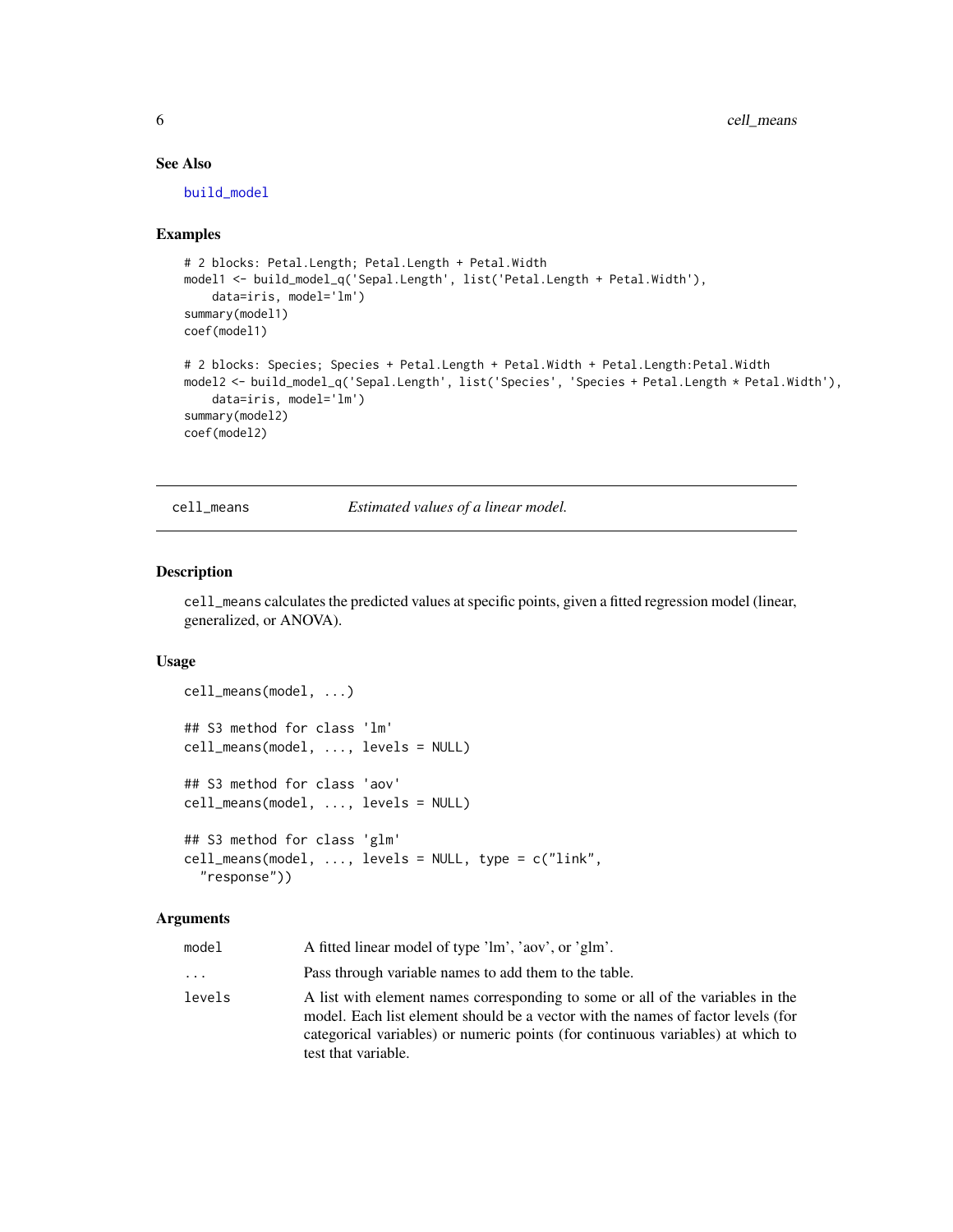<span id="page-6-0"></span>type The type of prediction required. The default 'link' is on the scale of the linear predictors; the alternative 'response' is on the scale of the response variable. For more information, see [predict.glm](#page-0-0).

#### Details

By default, this function will provide means at -1 SD, the mean, and +1 SD for continuous variables, and at each level of categorical variables. This can be overridden with the levels parameter.

If there are additional covariates in the model other than what are selected in the function call, these variables will be set to their respective means. In the case of a categorical covariate, the results will be averaged across all its levels.

#### Value

A data frame with a row for each predicted value. The first few columns identify the level at which each variable in your model was set. After columns for each variable, the data frame has columns for the predicted value, the standard error of the predicted mean, and the 95% confidence interval.

#### Methods (by class)

- lm: Estimated values for a linear model.
- aov: Estimated means for ANOVA.
- glm: Estimated values for a generalized linear model.

#### Examples

```
# iris data
model <- lm(Sepal.Length ~ Petal.Length + Petal.Width, iris)
summary(model)
cell_means(model, Petal.Length)
```
cell\_means\_q *Estimated values of a linear model.*

#### Description

cell\_means\_q calculates the predicted values at specific points, given a fitted regression model (linear, generalized, or ANOVA).

#### Usage

```
cell_means_q(model, ...)
## S3 method for class 'lm'
cell_means_q(model, vars = NULL, levels = NULL, ...)
## S3 method for class 'aov'
```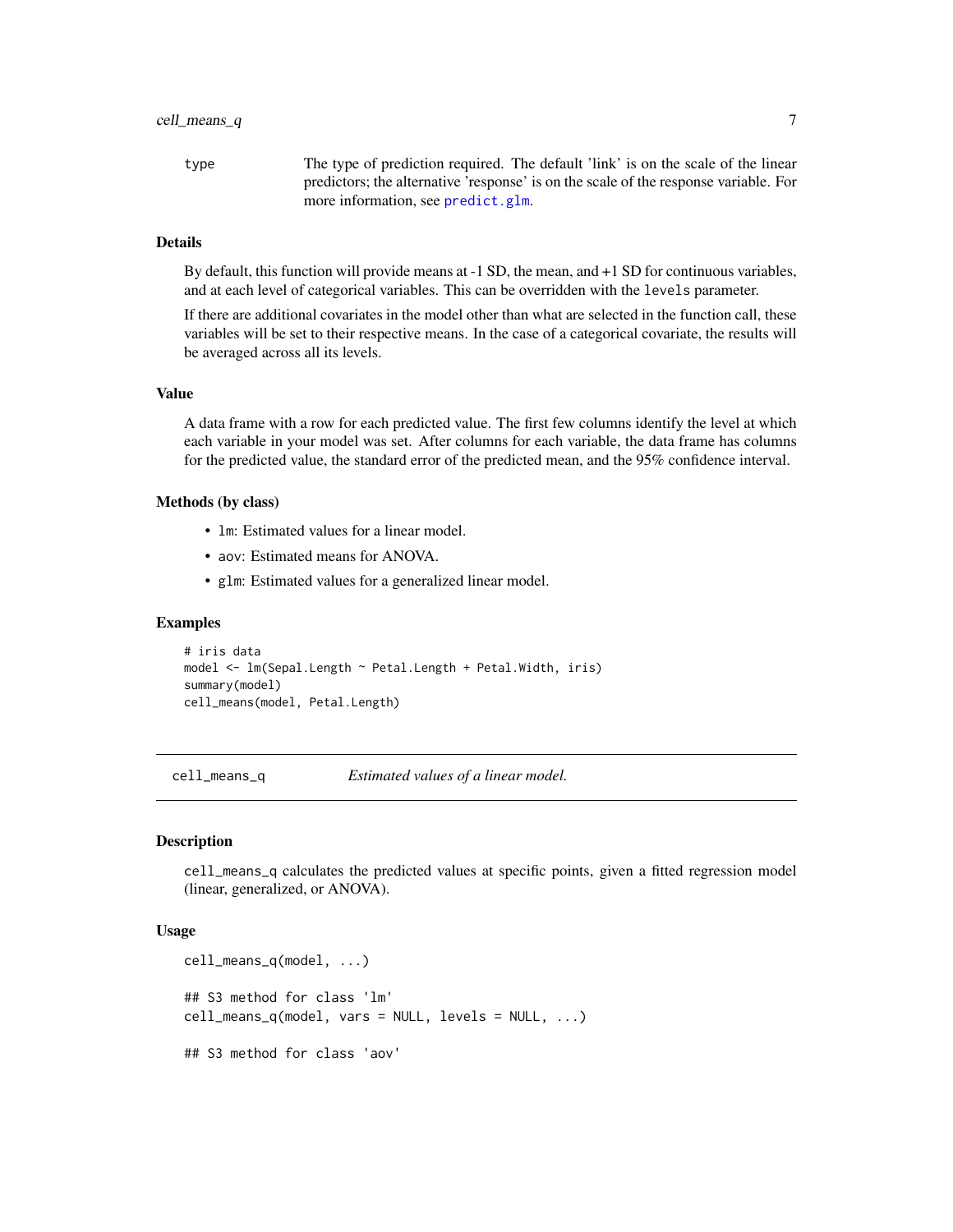```
cell_means_q(model, vars = NULL, levels = NULL, ...)
## S3 method for class 'glm'
cell_means_q(model, vars = NULL, levels = NULL,
  type = c("link", "response"), ...)
```
#### **Arguments**

| model    | A fitted linear model of type 'lm', 'aov', or 'glm'.                                                                                                                                                                                                                         |
|----------|------------------------------------------------------------------------------------------------------------------------------------------------------------------------------------------------------------------------------------------------------------------------------|
| $\cdots$ | Not currently implemented; used to ensure consistency with S3 generic.                                                                                                                                                                                                       |
| vars     | A vector or list with variable names to be added to the table.                                                                                                                                                                                                               |
| levels   | A list with element names corresponding to some or all of the variables in the<br>model. Each list element should be a vector with the names of factor levels (for<br>categorical variables) or numeric points (for continuous variables) at which to<br>test that variable. |
| type     | The type of prediction required. The default 'link' is on the scale of the linear<br>predictors; the alternative 'response' is on the scale of the response variable. For<br>more information, see predict.glm.                                                              |

### Details

By default, this function will provide means at -1 SD, the mean, and +1 SD for continuous variables, and at each level of categorical variables. This can be overridden with the levels parameter.

If there are additional covariates in the model other than what are selected in the function call, these variables will be set to their respective means. In the case of a categorical covariate, the results will be averaged across all its levels.

Note that in most cases it is easier to use [cell\\_means](#page-5-1) and pass variable names in directly instead of strings of variable names. cell\_means\_q uses standard evaluation in cases where such evaluation is easier.

#### Value

A data frame with a row for each predicted value. The first few columns identify the level at which each variable in your model was set. After columns for each variable, the data frame has columns for the predicted value, the standard error of the predicted mean, and the 95% confidence interval.

#### Methods (by class)

- lm: Estimated values for a linear model.
- aov: Estimated means for ANOVA.
- glm: Estimated values for a generalized linear model.

#### See Also

[cell\\_means](#page-5-1)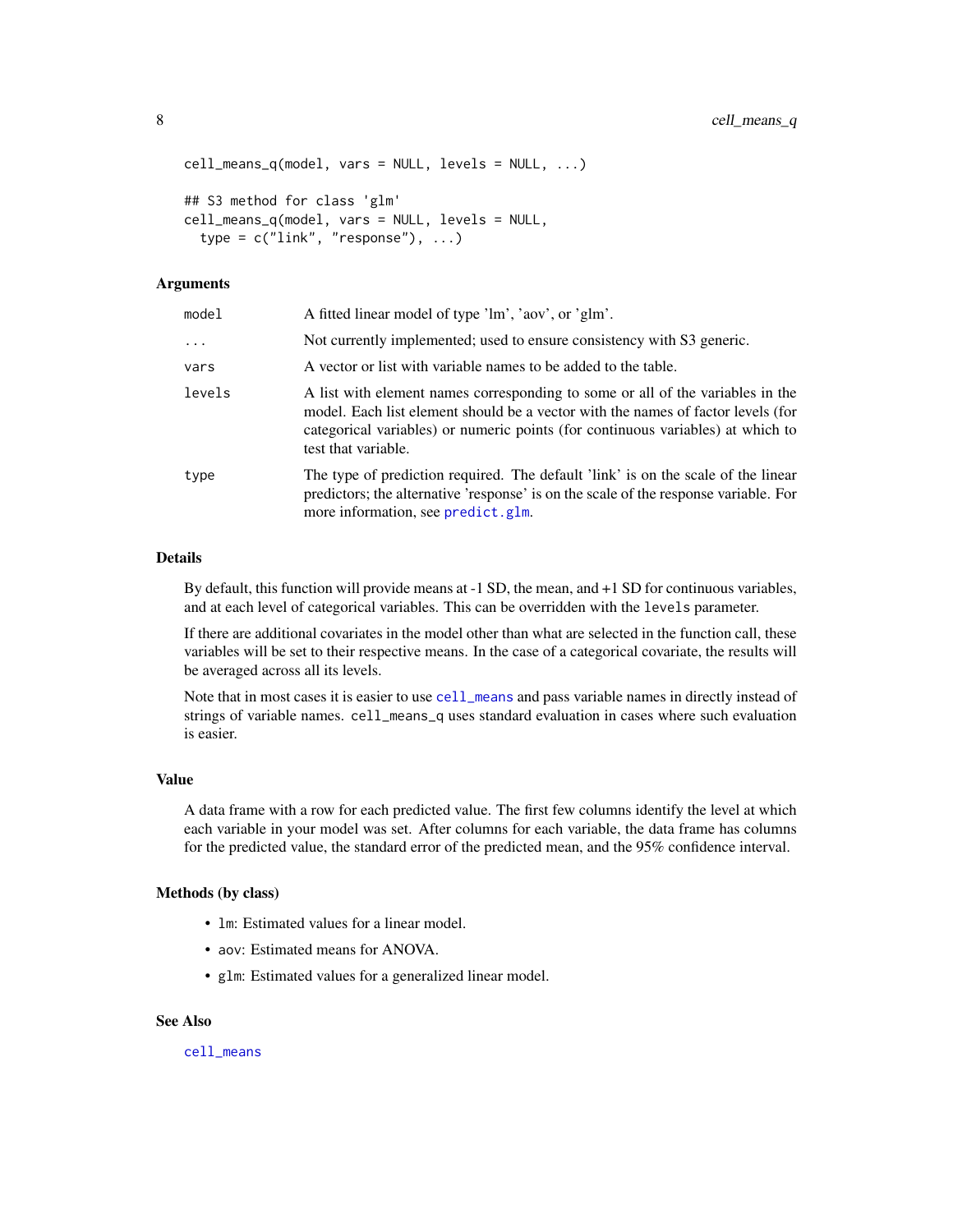# <span id="page-8-0"></span>graph\_model 9

#### Examples

```
# iris data
model <- lm(Sepal.Length ~ Petal.Length + Petal.Width, iris)
summary(model)
cell_means_q(model, 'Petal.Length')
```

```
graph_model Graph interactions for fitted models.
```
### Description

graph\_model provides an easy way to graph interactions in fitted models (linear, generalized linear, hierarchical linear, or ANOVA). Selected variables will be graphed at  $+/-1$  SD (if continuous) or at each level of the factor (if categorical).

#### Usage

```
graph_model(model, ...)
## S3 method for class 'lm'
graph_model(model, y, x, lines = NULL, split = NULL,errorbars = c("CI", "SE", "none"), ymin = NULL, ymax = NULL,
  labels = NULL, bargraph = FALSE, draw.legend = TRUE, dodge = 0,
  exp = FALSE, ...)## S3 method for class 'aov'
graph_model(model, y, x, lines = NULL, split = NULL,
  errorbars = c("CI", "SE", "none"), ymin = NULL, ymax = NULL,
  labels = NULL, bargraph = FALSE, draw.legend = TRUE, dodge = \varnothing,
  exp = FALSE, ...)## S3 method for class 'glm'
graph_model(model, y, x, lines = NULL, split = NULL,
  type = c("link", "response"), errorbars = c("CI", "SE", "none"),ymin = NULL, ymax = NULL, labels = NULL, bargraph = FALSE,
  draw.legend = TRUE, dodge = 0, exp = FALSE, ...)
## S3 method for class 'lme'
graph_model(model, y, x, lines = NULL, split = NULL,errorbars = c("CI", "SE", "none"), ymin = NULL, ymax = NULL,
  labels = NULL, bargraph = FALSE, draw.legend = TRUE, dodge = 0,
  exp = FALSE, ...)## S3 method for class 'merMod'
graph_model(model, y, x, lines = NULL, split = NULL,
  errorbars = c("CI", "SE", "none"), ymin = NULL, ymax = NULL,labels = NULL, bargraph = FALSE, draw.legend = TRUE, dodge = 0,
  exp = FALSE, ...)
```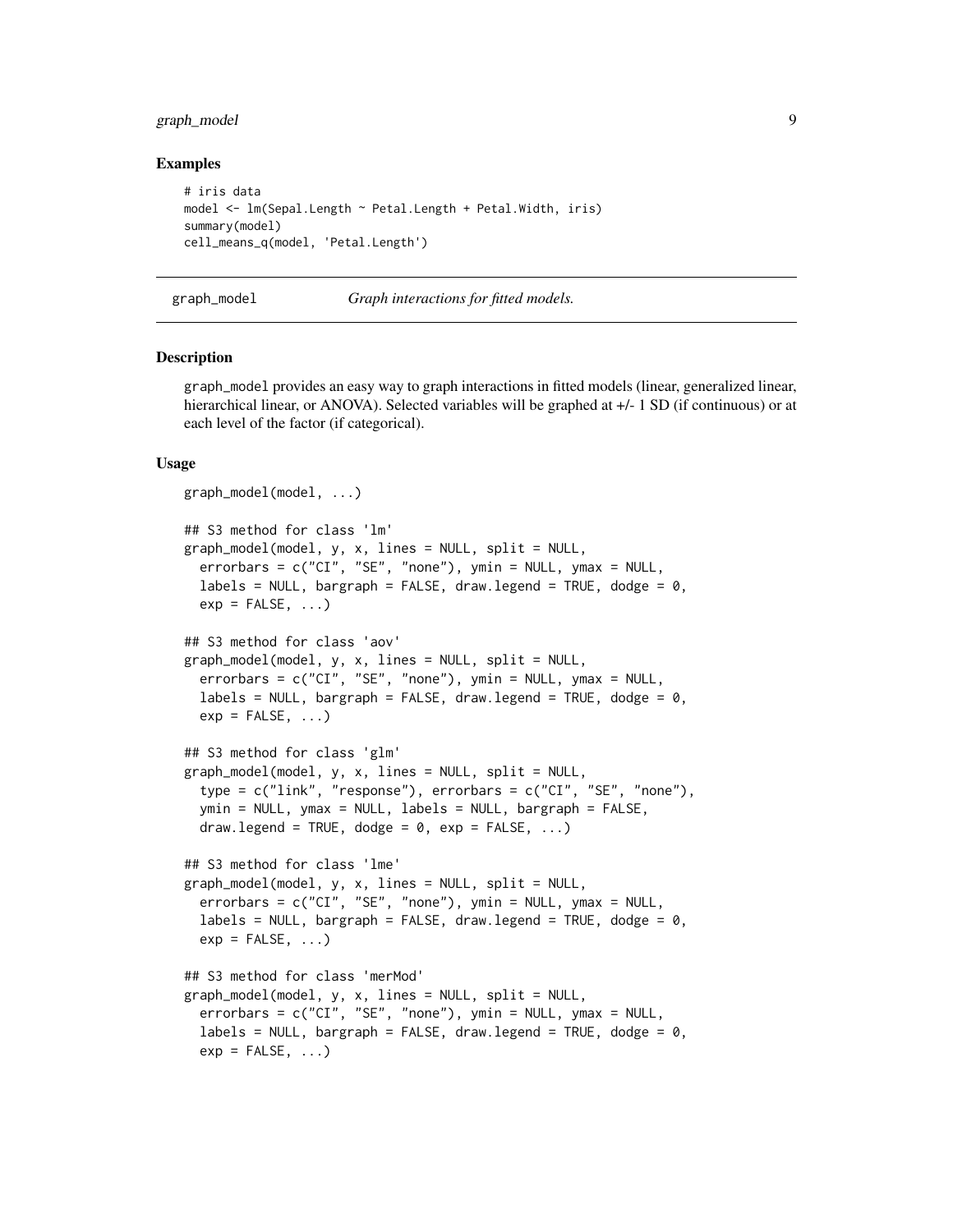# <span id="page-9-0"></span>Arguments

| model       | A fitted linear model of type 'lm', 'aov', 'glm', 'lme', or 'merMod'.                                                                                                                                                                                                                                                                                                         |
|-------------|-------------------------------------------------------------------------------------------------------------------------------------------------------------------------------------------------------------------------------------------------------------------------------------------------------------------------------------------------------------------------------|
| .           | Not currently implemented; used to ensure consistency with S3 generic.                                                                                                                                                                                                                                                                                                        |
| У           | The variable to be plotted on the y-axis. This variable is required for the graph.                                                                                                                                                                                                                                                                                            |
| X           | The variable to be plotted on the x-axis. This variable is required for the graph.                                                                                                                                                                                                                                                                                            |
| lines       | The variable to be plotted using separate lines (optional).                                                                                                                                                                                                                                                                                                                   |
| split       | The variable to be split among separate graphs (optional).                                                                                                                                                                                                                                                                                                                    |
| errorbars   | A string indicating what kind of error bars to show. Acceptable values are "CI"<br>(95% confidence intervals), "SE" (+/-1 standard error of the predicted means),<br>or "none".                                                                                                                                                                                               |
| ymin        | Number indicating the minimum value for the y-axis scale. Default NULL value<br>will adjust position to the lowest y value.                                                                                                                                                                                                                                                   |
| ymax        | Number indicating the maximum value for the y-axis scale. Default NULL value<br>will adjust position to the highest y value.                                                                                                                                                                                                                                                  |
| labels      | A named list with strings for the various plot labels: 'title' will set the graph<br>title, 'y' sets the y-axis label, 'x' sets the x-axis label, 'lines' sets the legend<br>label, and 'split' sets the label for the facet. If any label is not set, the names of<br>the variables will be used. Setting a label explicitly to NA will set a label with<br>an empty string. |
| bargraph    | Logical. TRUE will draw a bar graph of the results; FALSE will draw a line<br>graph of the results.                                                                                                                                                                                                                                                                           |
| draw.legend | Logical. Whether or not to draw legend on the graph.                                                                                                                                                                                                                                                                                                                          |
| dodge       | A numeric value indicating the amount each point on the graph should be shifted<br>left or right, which can help for readability when points are close together. De-<br>fault value is 0, with .1 or .2 probably sufficient in most cases.                                                                                                                                    |
| exp         | Logical. If TRUE, the exponential function $exp()$ will be used to transform the<br>y-axis (i.e., e to the power of y). Useful for logistic regressions or for converting<br>log-transformed y-values to their original units.                                                                                                                                                |
| type        | The type of prediction required. The default 'link' is on the scale of the linear<br>predictors; the alternative 'response' is on the scale of the response variable. For<br>more information, see predict.glm.                                                                                                                                                               |

# Details

If there are additional covariates in the model other than what is indicated to be graphed by the function, these variables will be plotted at their respective means. In the case of a categorical covariate, the results will be averaged across all its levels.

# Value

A ggplot2 graph of the plotted variables in the model.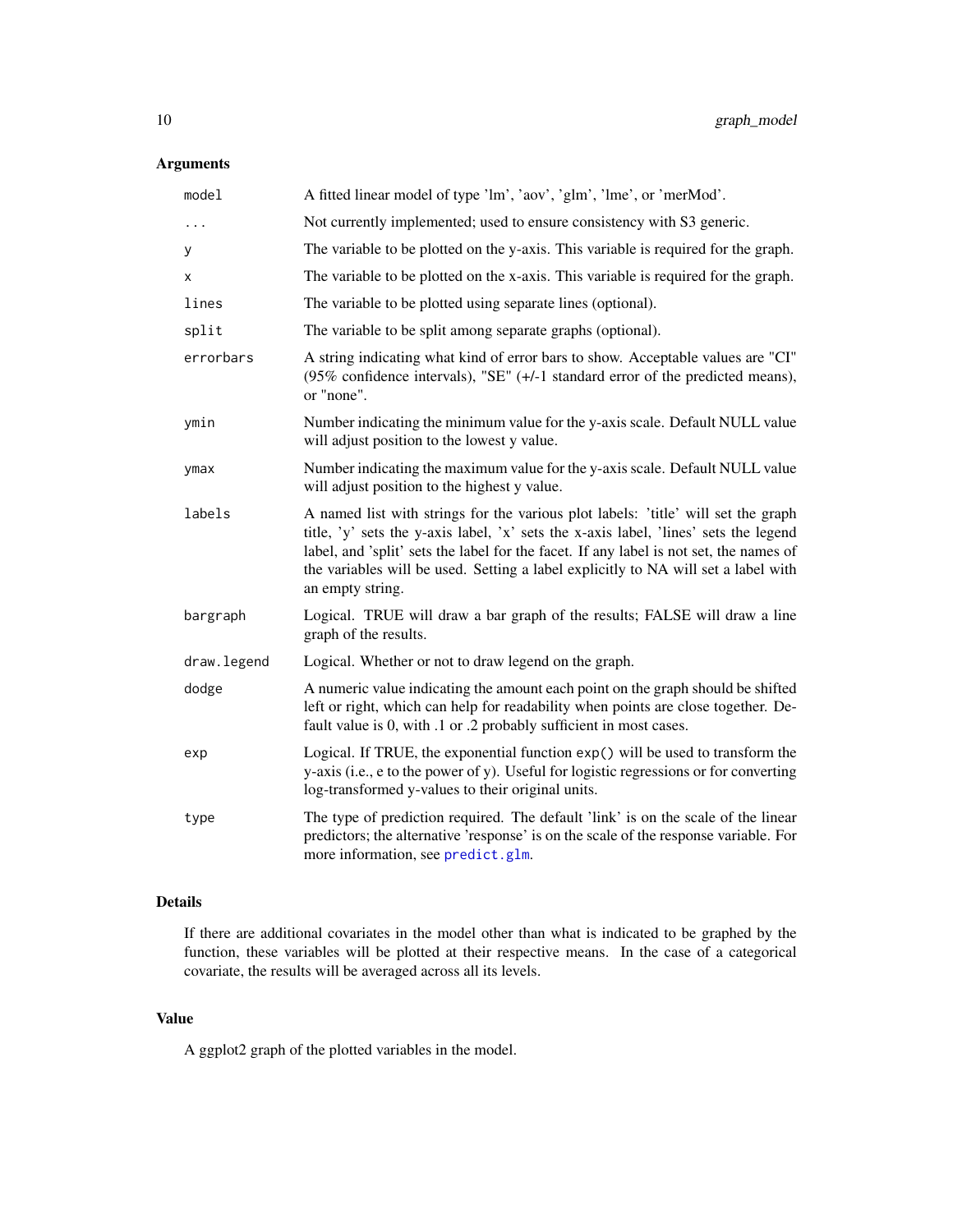#### <span id="page-10-0"></span>Methods (by class)

- 1m: Graphing linear models.
- aov: Graphing ANOVA.
- glm: Graphing generalized linear models.
- lme: Graphing hierarchical linear models (nlme).
- merMod: Graphing hierarchical linear models (lme4).

#### Examples

```
# iris data
model <- lm(Sepal.Width ~ Sepal.Length * Species, data=iris)
graph_model_q(model, y='Sepal.Width', x='Sepal.Length', lines='Species')
# Orthodont data
if (require(nlme, quietly=TRUE)) {
    model <- lme(distance ~ age * Sex, data=Orthodont, random=~1|Subject)
    graph_model_q(model, y='distance', x='age', lines='Sex')
}
# Arabidopsis data
if (require(lme4, quietly=TRUE)) {
   model \leq lmer(total.fruits \sim nutrient \star amd + rack + (1|gen), data=Arabidopsis)
   graph_model_q(model, y='total.fruits', x='nutrient', lines='amd')
}
```

```
graph_model_q Graph interactions for fitted models.
```
#### **Description**

graph\_model provides an easy way to graph interactions in fitted models (linear, generalized linear, hierarchical linear, or ANOVA). Selected variables will be graphed at  $+/-1$  SD (if continuous) or at each level of the factor (if categorical).

#### Usage

```
graph_model_q(model, ...)
## S3 method for class 'lm'
graph_model_q(model, y, x, lines = NULL, split = NULL,errorbars = c("CI", "SE", "none"), ymin = NULL, ymax = NULL,
  labels = NULL, bargraph = FALSE, draw.length = TRUE, dode = 0.
 exp = FALSE, ...)## S3 method for class 'aov'
graph_model_q(model, y, x, lines = NULL, split = NULL,
 errorbars = c("CI", "SE", "none"), ymin = NULL, ymax = NULL,
```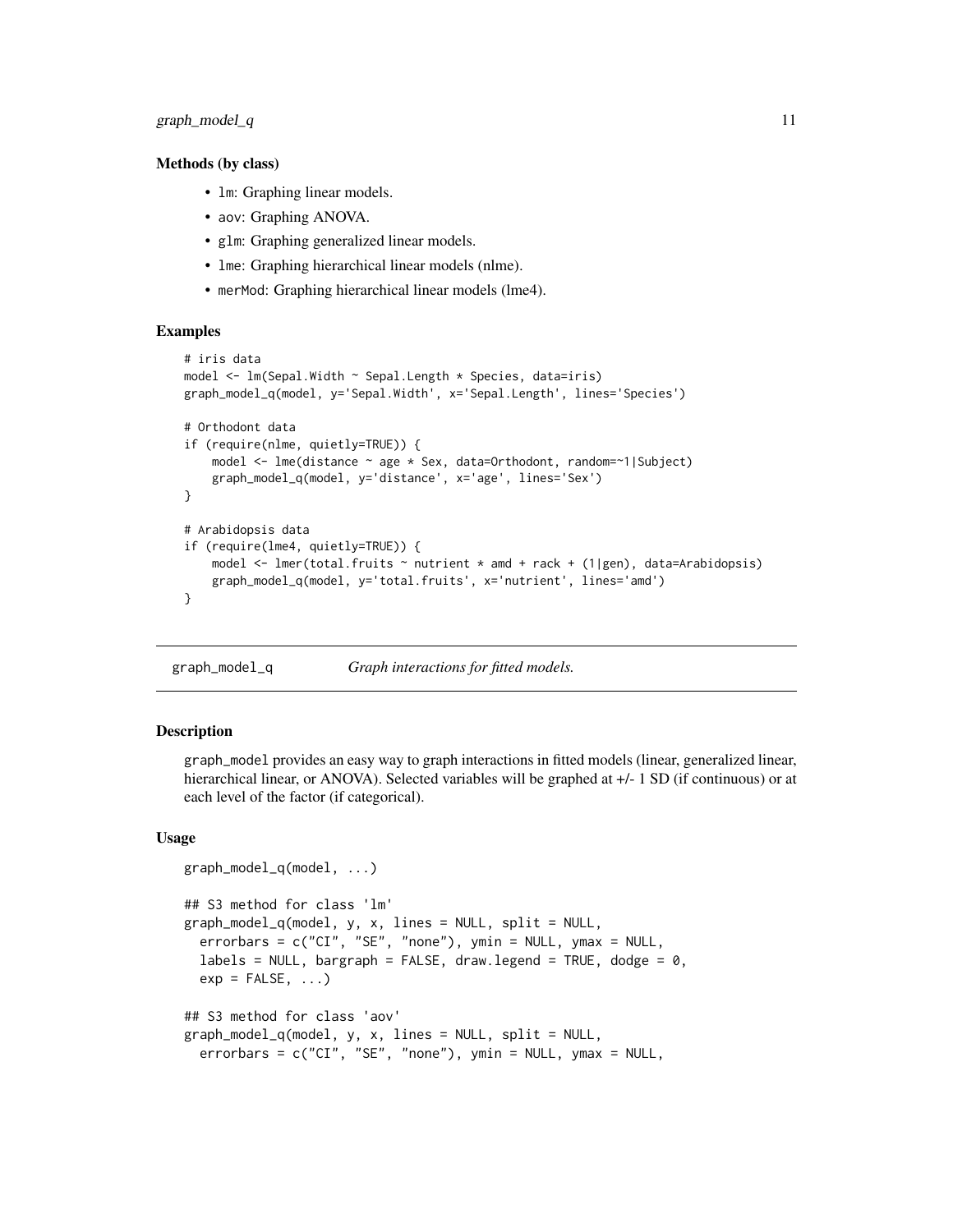```
labels = NULL, bargraph = FALSE, draw.legend = TRUE, dodge = 0,
 exp = FALSE, ...)## S3 method for class 'glm'
graph_model_q(model, y, x, lines = NULL, split = NULL,
  type = c("link", "response"), errorbars = c("CI", "SE", "none"),
 ymin = NULL, ymax = NULL, labels = NULL, bargraph = FALSE,
 draw.legend = TRUE, dodge = 0, exp = FALSE, ...)
## S3 method for class 'lme'
graph_model_q(model, y, x, lines = NULL, split = NULL,
 errorbars = c("CI", "SE", "none"), ymin = NULL, ymax = NULL,
 labels = NULL, bargraph = FALSE, draw.legend = TRUE, dodge = 0,
 exp = FALSE, ...)## S3 method for class 'merMod'
graph_model_q(model, y, x, lines = NULL, split = NULL,
 errorbars = c("CI", "SE", "none"), ymin = NULL, ymax = NULL,
 labels = NULL, bargraph = FALSE, draw.legend = TRUE, dodge = 0,
 exp = FALSE, ...
```
# Arguments

| model       | A fitted linear model of type 'lm', 'aov', 'glm', 'lme', or 'merMod'.                                                                                                                                                                                                                                                                                                         |
|-------------|-------------------------------------------------------------------------------------------------------------------------------------------------------------------------------------------------------------------------------------------------------------------------------------------------------------------------------------------------------------------------------|
| .           | Not currently implemented; used to ensure consistency with S3 generic.                                                                                                                                                                                                                                                                                                        |
| У           | The variable to be plotted on the y-axis. This variable is required for the graph.                                                                                                                                                                                                                                                                                            |
| X           | The variable to be plotted on the x-axis. This variable is required for the graph.                                                                                                                                                                                                                                                                                            |
| lines       | The variable to be plotted using separate lines (optional).                                                                                                                                                                                                                                                                                                                   |
| split       | The variable to be split among separate graphs (optional).                                                                                                                                                                                                                                                                                                                    |
| errorbars   | A string indicating what kind of error bars to show. Acceptable values are "CI"<br>(95% confidence intervals), "SE" (+/-1 standard error of the predicted means),<br>or "none".                                                                                                                                                                                               |
| ymin        | Number indicating the minimum value for the y-axis scale. Default NULL value<br>will adjust position to the lowest y value.                                                                                                                                                                                                                                                   |
| ymax        | Number indicating the maximum value for the y-axis scale. Default NULL value<br>will adjust position to the highest y value.                                                                                                                                                                                                                                                  |
| labels      | A named list with strings for the various plot labels: 'title' will set the graph<br>title, 'y' sets the y-axis label, 'x' sets the x-axis label, 'lines' sets the legend<br>label, and 'split' sets the label for the facet. If any label is not set, the names of<br>the variables will be used. Setting a label explicitly to NA will set a label with<br>an empty string. |
| bargraph    | Logical. TRUE will draw a bar graph of the results; FALSE will draw a line<br>graph of the results.                                                                                                                                                                                                                                                                           |
| draw.legend | Logical. Whether or not to draw legend on the graph.                                                                                                                                                                                                                                                                                                                          |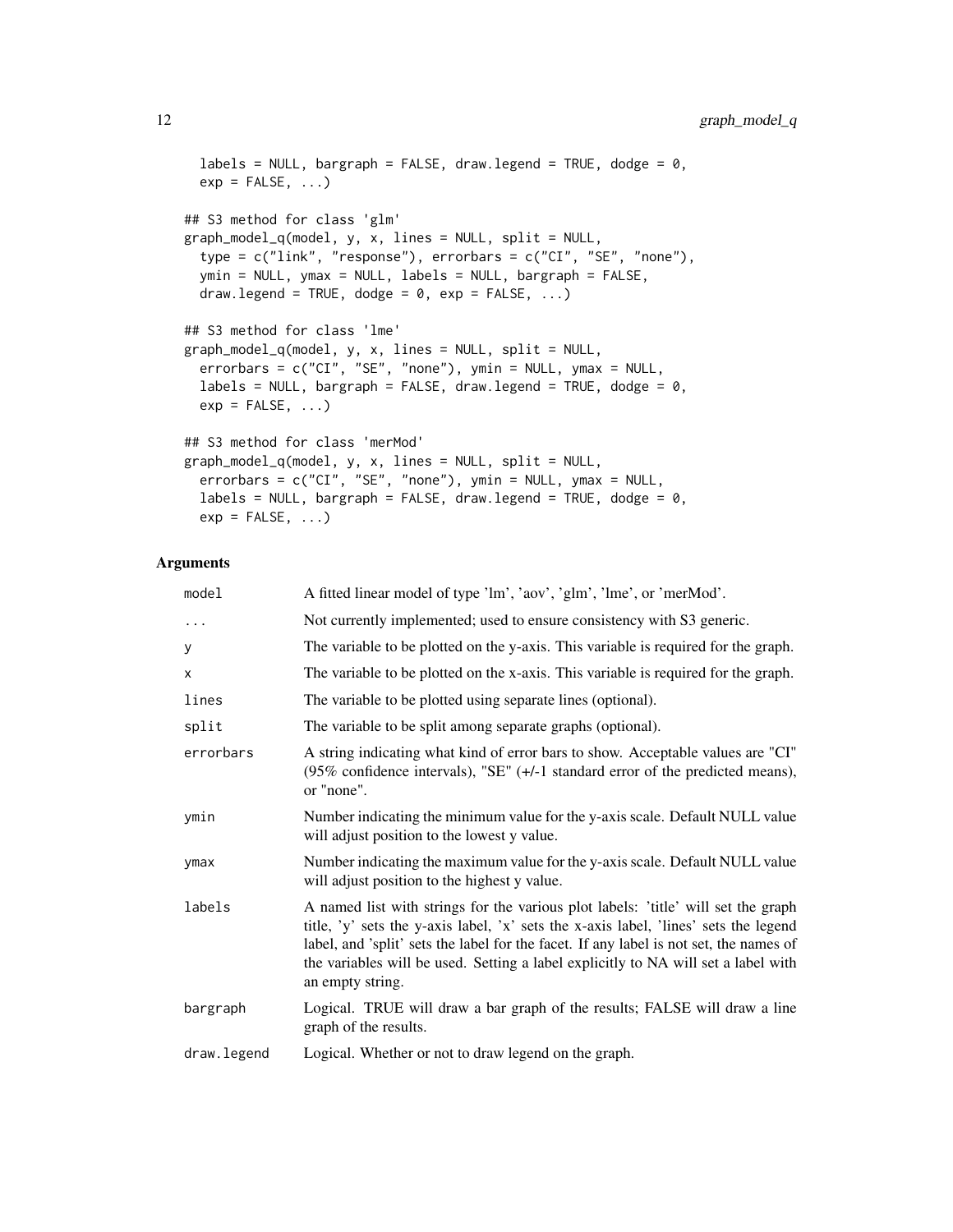<span id="page-12-0"></span>

| dodge | A numeric value indicating the amount each point on the graph should be shifted<br>left or right, which can help for readability when points are close together. De-<br>fault value is 0, with .1 or .2 probably sufficient in most cases. |
|-------|--------------------------------------------------------------------------------------------------------------------------------------------------------------------------------------------------------------------------------------------|
| exp   | Logical. If TRUE, the exponential function $exp()$ will be used to transform the<br>y-axis (i.e., e to the power of y). Useful for logistic regressions or for converting<br>log-transformed y-values to their original units.             |
| type  | The type of prediction required. The default 'link' is on the scale of the linear<br>predictors; the alternative 'response' is on the scale of the response variable. For<br>more information, see predict.glm.                            |

# Details

If there are additional covariates in the model other than what is indicated to be graphed by the function, these variables will be plotted at their respective means. In the case of a categorical covariate, the results will be averaged across all its levels.

Note that in most cases it is easier to use [graph\\_model](#page-8-1) and pass variable names in directly instead of strings of variable names. graph\_model\_q uses standard evaluation in cases where such evaluation is easier.

### Value

A ggplot2 graph of the plotted variables in the model.

#### Methods (by class)

- lm: Graphing linear models.
- aov: Graphing ANOVA.
- glm: Graphing generalized linear models.
- lme: Graphing hierarchical linear models (nlme).
- merMod: Graphing hierarchical linear models (lme4).

#### See Also

[graph\\_model](#page-8-1)

```
# iris data
model <- lm(Sepal.Width ~ Sepal.Length * Species, data=iris)
graph_model(model, y=Sepal.Width, x=Sepal.Length, lines=Species)
# Orthodont data
if (require(nlme, quietly=TRUE)) {
   model <- lme(distance ~ age * Sex, data=Orthodont, random=~1|Subject)
    graph_model(model, y=distance, x=age, lines=Sex)
}
# Arabidopsis data
```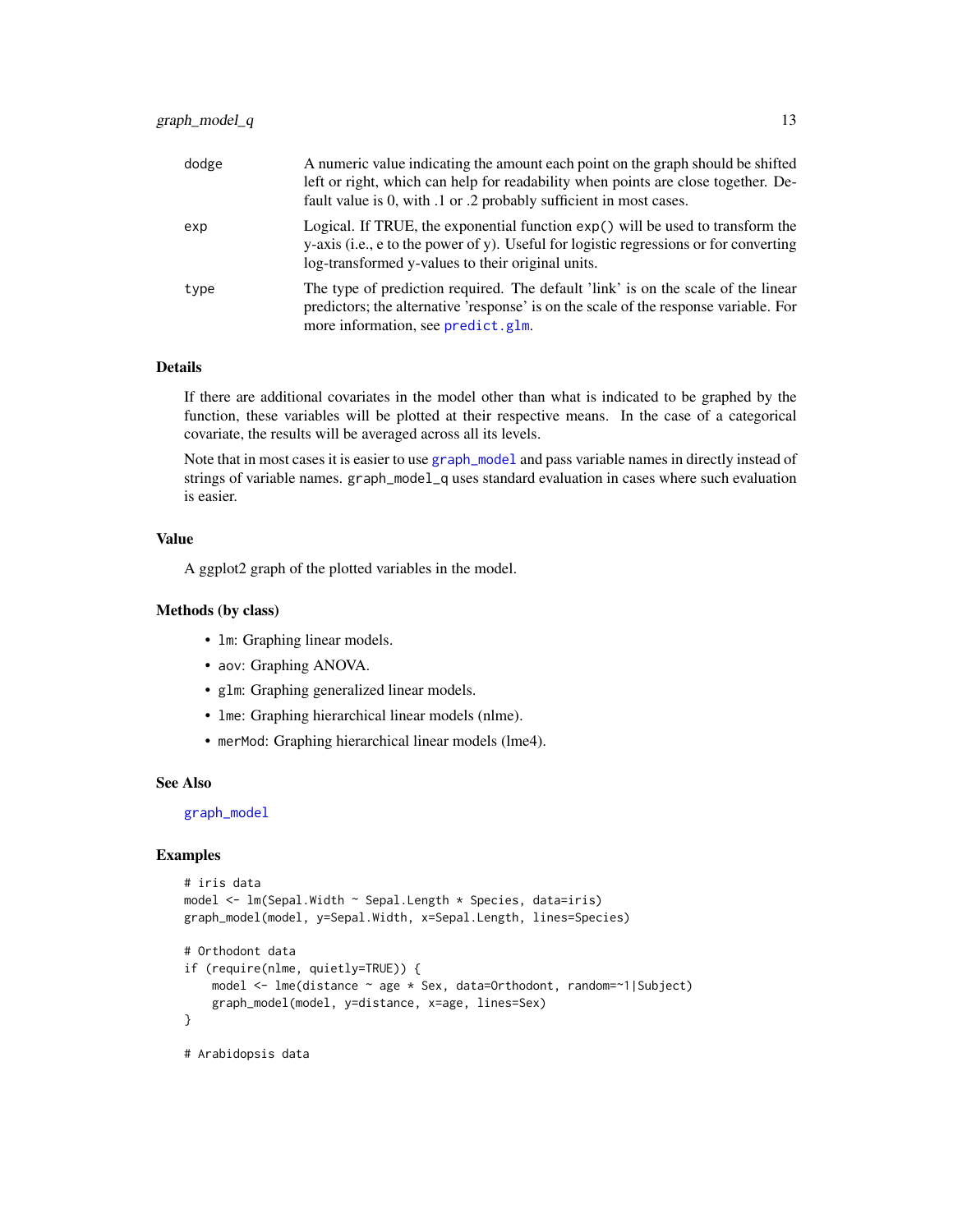```
if (require(lme4, quietly=TRUE)) {
   model <- lmer(total.fruits ~ nutrient * amd + rack + (1|gen), data=Arabidopsis)
   graph_model(model, y=total.fruits, x=nutrient, lines=amd)
}
```
#### <span id="page-13-1"></span>ICC *Intra-class correlation.*

# Description

ICC calculates the intra-class correlation (ICC) from a fitted hierarchical linear model using the 'nlme' or 'lme4' packages.

#### Usage

```
ICC(model, ...)
## S3 method for class 'lme'
ICC(model, ...)
## S3 method for class 'merMod'
ICC(model, ...)
```
# Arguments

| model    | A fitted linear model of type 'lme' (nlme) or 'merMod' (lme4; linear, general-<br>ized, or nonlinear). |
|----------|--------------------------------------------------------------------------------------------------------|
| $\cdots$ | Not currently implemented; used to ensure consistency with S3 generic.                                 |

#### Details

The ICC is the proportion of variance that is between-person variance. For more information, see [Hoyt & Kenny \(2013\).](http://davidakenny.net/papers/k&h/MLM_R.pdf)

#### Value

The intra-class correlation of the model.

# Methods (by class)

- lme: Intra-class correlation for lme (nlme).
- merMod: Intra-class correlation for lmer (lme4).

<span id="page-13-0"></span>14 ICC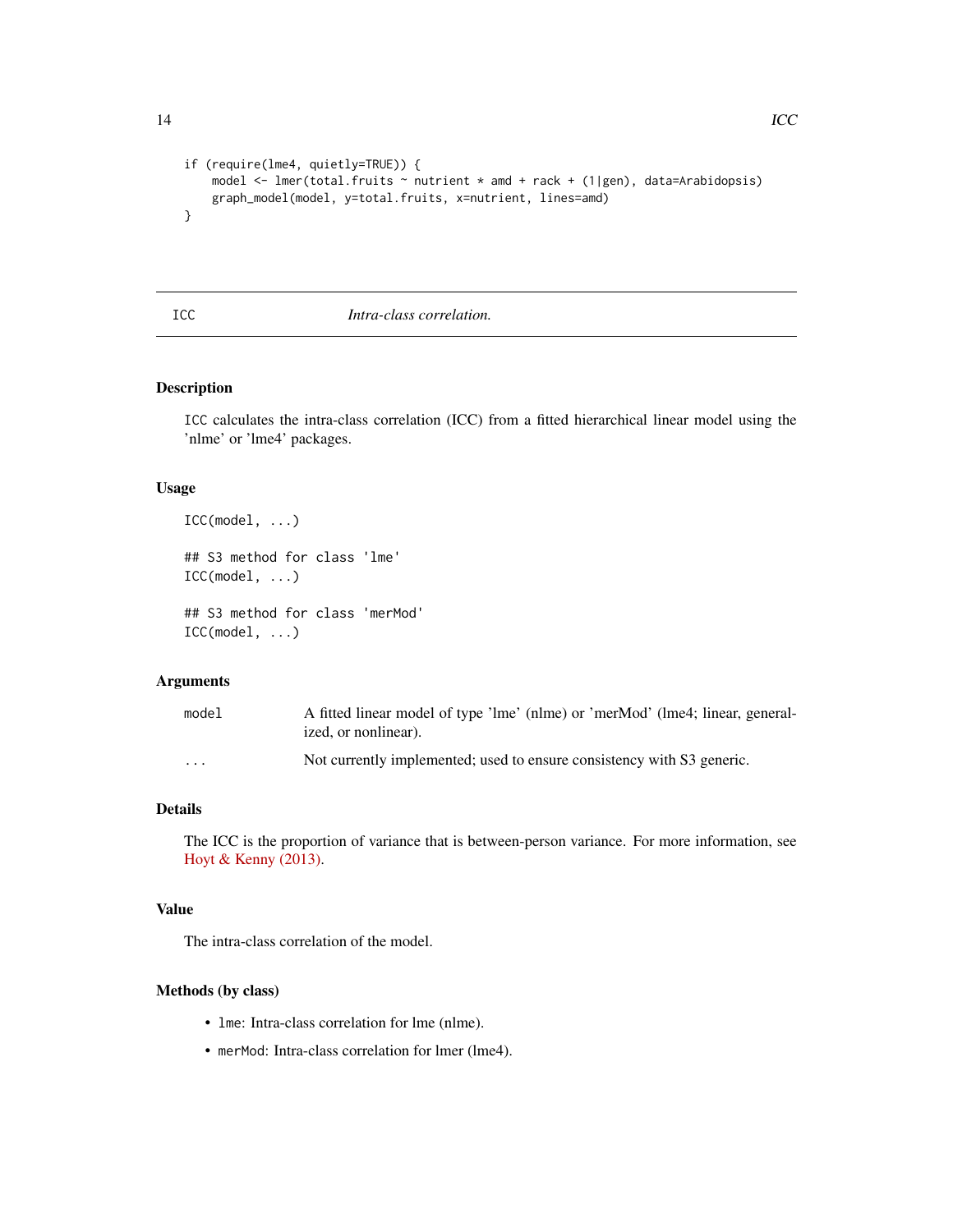# <span id="page-14-0"></span>print.simple\_slopes 15

# Examples

```
# iris data, showing use with lme()
if (require(nlme, quietly=TRUE)) {
    model <- lme(Sepal.Width ~ 1, random=~1|Species, data=iris)
   ICC(model) # .49 of variance is between-subjects
}
# iris data, showing use with lmer()
if (require(lme4, quietly=TRUE)) {
   model <- lmer(Sepal.Width ~ 1 + (1|Species), data=iris)
   ICC(model) # .49 of variance is between-subjects
}
```
print.simple\_slopes *Print simple slopes.*

# Description

print method for class "simple\_slopes".

# Usage

```
## S3 method for class 'simple_slopes'
print(x, digits = max(3L, getOption("digits") - 3L),
  signif.stars = getOption("show.signif.stars"), ...)
```
#### Arguments

| $\mathsf{x}$      | An object of class "simple_slopes", usually, a result of a call to simple_slopes. |
|-------------------|-----------------------------------------------------------------------------------|
| digits            | The number of significant digits to use when printing.                            |
| signif.stars      | Logical. If TRUE, 'significance stars' are printed for each coefficient.          |
| $\cdot\cdot\cdot$ | Further arguments passed to or from other methods.                                |

# See Also

[simple\\_slopes](#page-17-1)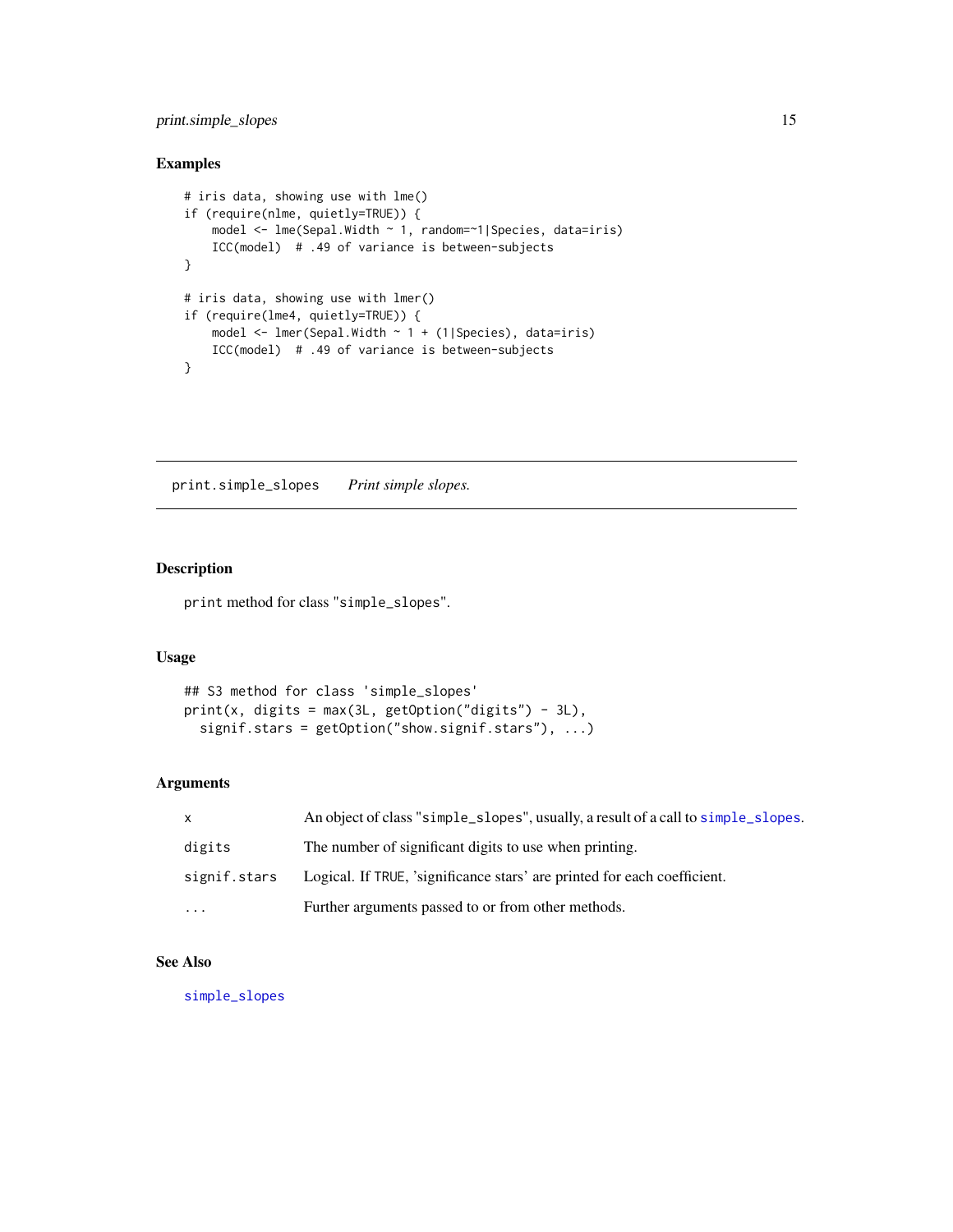<span id="page-15-0"></span>print.simple\_slopes\_lme4

*Print simple slopes.*

# Description

print method for class "simple\_slopes\_lme4".

# Usage

```
## S3 method for class 'simple_slopes_lme4'
print(x, \text{ digits} = max(3L, \text{ getOption("digits")} -3L), ...)
```
# Arguments

|                         | An object of class "simple_slopes_lme4", usually, a result of a call to simple_slopes. |
|-------------------------|----------------------------------------------------------------------------------------|
| digits                  | The number of significant digits to use when printing.                                 |
| $\cdot$ $\cdot$ $\cdot$ | Further arguments passed to or from other methods.                                     |

# See Also

[simple\\_slopes](#page-17-1)

reghelper *reghelper: A package to help with running regression analyses.*

# Description

The reghelper package offers numerous functions to make some aspects of regression models (and similar types of modelling) simpler.

### Details

The following methods are currently implemented:

| beta          | Calculates standardized beta coefficients.                                  |
|---------------|-----------------------------------------------------------------------------|
| build_model   | Allows variables to be added to a series of regression models sequentially. |
| <b>ICC</b>    | Calculates the intra-class correlation for a multi-level model.             |
| cell_means    | Calculate the estimated means for a fitted model.                           |
| graph_model   | Easily graph interactions at $+/- 1$ SD (uses ggplot2 package).             |
| simple_slopes | Easily calculate the simple effects of an interaction.                      |
| sig_regions   | Calculate the Johnson-Neyman regions of significance for an interaction.    |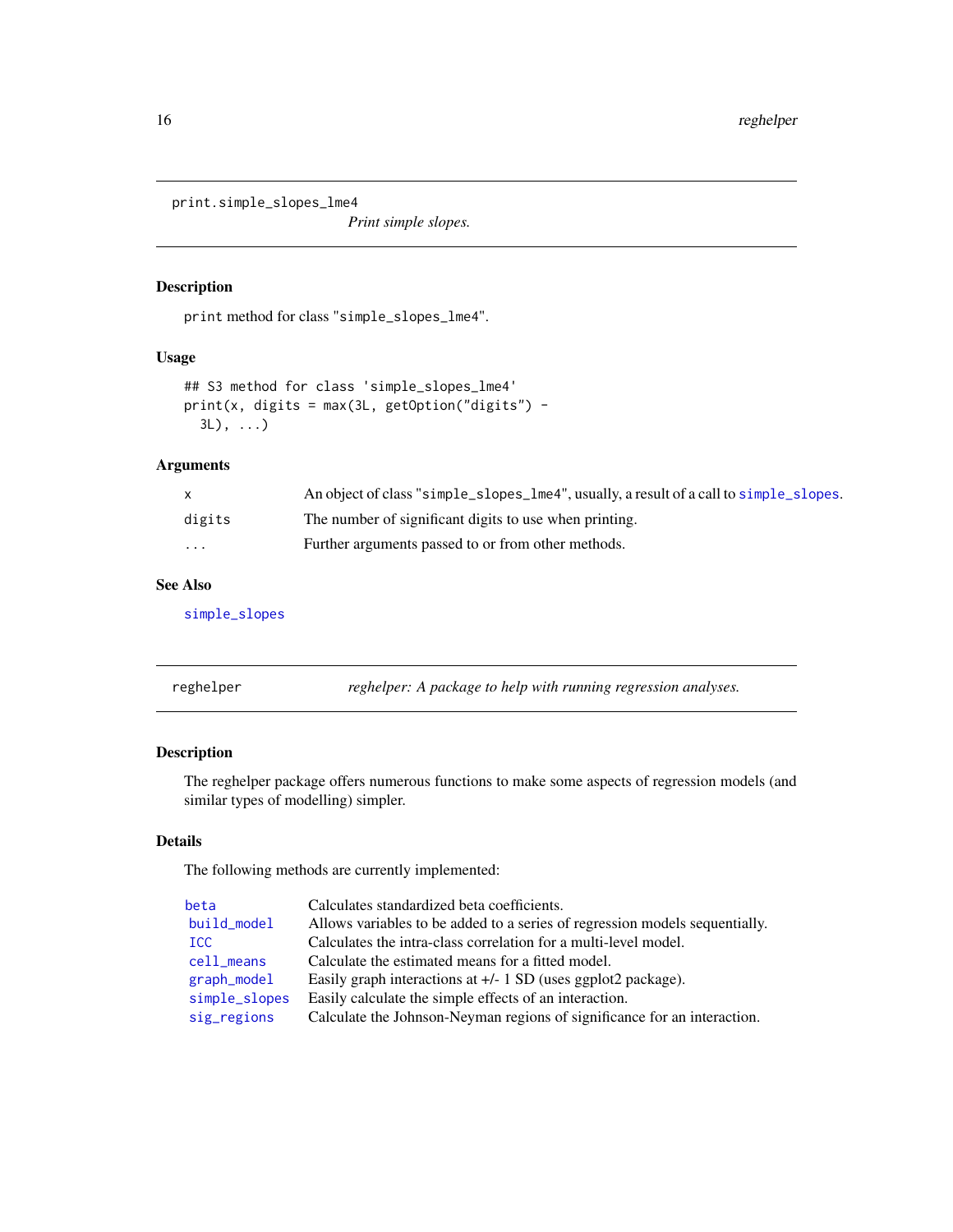<span id="page-16-1"></span><span id="page-16-0"></span>

#### **Description**

sig\_regions calculates the Johnson-Neyman (J-N) regions of significance for an interaction – the points at which the simple effect of the categorical predictor changes from non-significant to significant.

#### Usage

```
sig_regions(model, ...)
## S3 method for class 'lm'
sig\_regions (model, alpha = 0.05, precision = 4, ...)## S3 method for class 'glm'
sig\_regions (model, alpha = 0.05, precision = 4, ...)
```
# Arguments

| model     | A fitted linear model of type 'lm' or 'glm' with one two-way interaction includ-                                                          |
|-----------|-------------------------------------------------------------------------------------------------------------------------------------------|
|           | ing one categorical predictor and one continuous variable.                                                                                |
| $\cdots$  | Not currently implemented; used to ensure consistency with S3 generic.                                                                    |
| alpha     | The level at which to test for significance. Default value is 0.05.                                                                       |
| precision | The number of decimal places to which to round the alpha level (e.g., preci-<br>sion=5 would look for regions of significance at .05000). |

# Details

This function takes a linear or generalized linear model with one two-way interaction, where one of the predictors in the interaction is categorical (factor) and the other is continuous. For other types of interaction terms, use the [simple\\_slopes](#page-17-1) function instead.

For more information about regions of significance, see [Spiller, Fitzsimons, Lynch, & McClelland](http://ssrn.com/abstract=2208103) [\(2012\).](http://ssrn.com/abstract=2208103)

#### Value

A named vector with a 'lower' and an 'upper' J-N point. If one or more of the J-N points fall outside the range of your predictor, the function will return NA for that point. If your interaction is not significant, both J-N points will be NA.

#### Methods (by class)

- lm: Johnson-Neyman points for linear models.
- glm: Johnson-Neyman points for generalized linear models.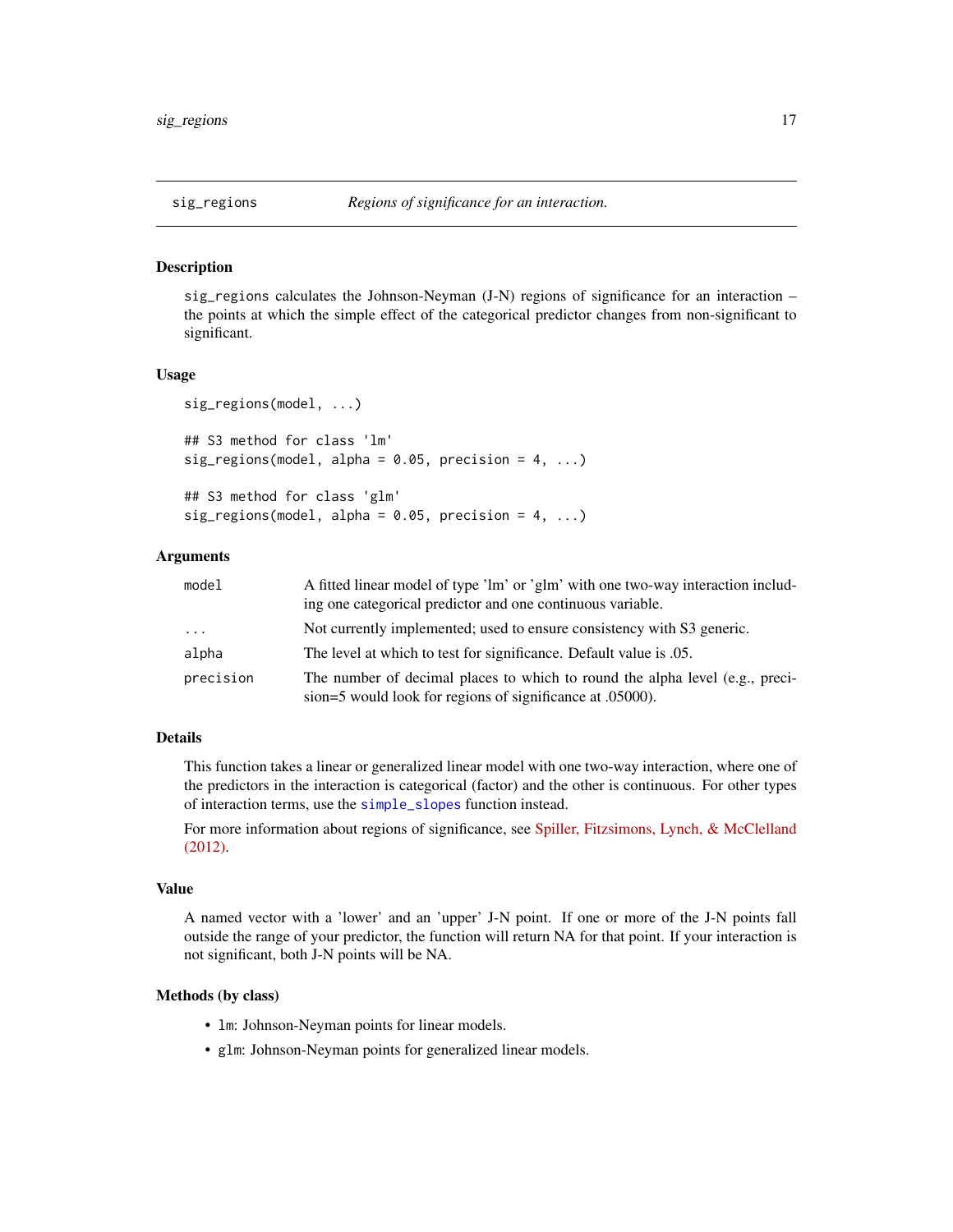# See Also

[simple\\_slopes](#page-17-1)

#### Examples

```
# mtcars data
mtcars$am <- factor(mtcars$am) # make 'am' categorical
model \leq lm(mpg \sim wt \star am, data=mtcars)
summary(model) # significant interaction
sig_regions(model)
```
<span id="page-17-1"></span>simple\_slopes *Simple slopes of an interaction.*

# Description

simple\_slopes calculates all the simple effects of an interaction in a fitted model (linear, generalized linear, hierarchical linear, or ANOVA).

#### Usage

```
simple_slopes(model, ...)
## S3 method for class 'lm'
simple_slopes(model, levels = NULL, ...)
## S3 method for class 'aov'
simple_slopes(model, levels = NULL, ...)
## S3 method for class 'glm'
simple_slopes(model, levels = NULL, ...)
## S3 method for class 'lme'
simple_slopes(model, levels = NULL, ...)
## S3 method for class 'merMod'
simple_slopes(model, levels = NULL, ...)
```
#### Arguments

| model    | A fitted linear model of type 'lm', 'glm', 'aov', 'lme' (nlme), or 'merMod'<br>(lme4), with at least one interaction term.                                                                                                                                                                                                                                                                                    |
|----------|---------------------------------------------------------------------------------------------------------------------------------------------------------------------------------------------------------------------------------------------------------------------------------------------------------------------------------------------------------------------------------------------------------------|
| $\cdots$ | Not currently implemented; used to ensure consistency with S3 generic.                                                                                                                                                                                                                                                                                                                                        |
| levels   | A list with element names corresponding to some or all of the variables in the<br>model. Each list element should be a vector with the names of factor levels (for<br>categorical variables) or numeric values (for continuous variables) at which to<br>test that variable. Note: If you do not include 'sstest' as one of these levels, the<br>function will not test the simple effects for that variable. |

<span id="page-17-0"></span>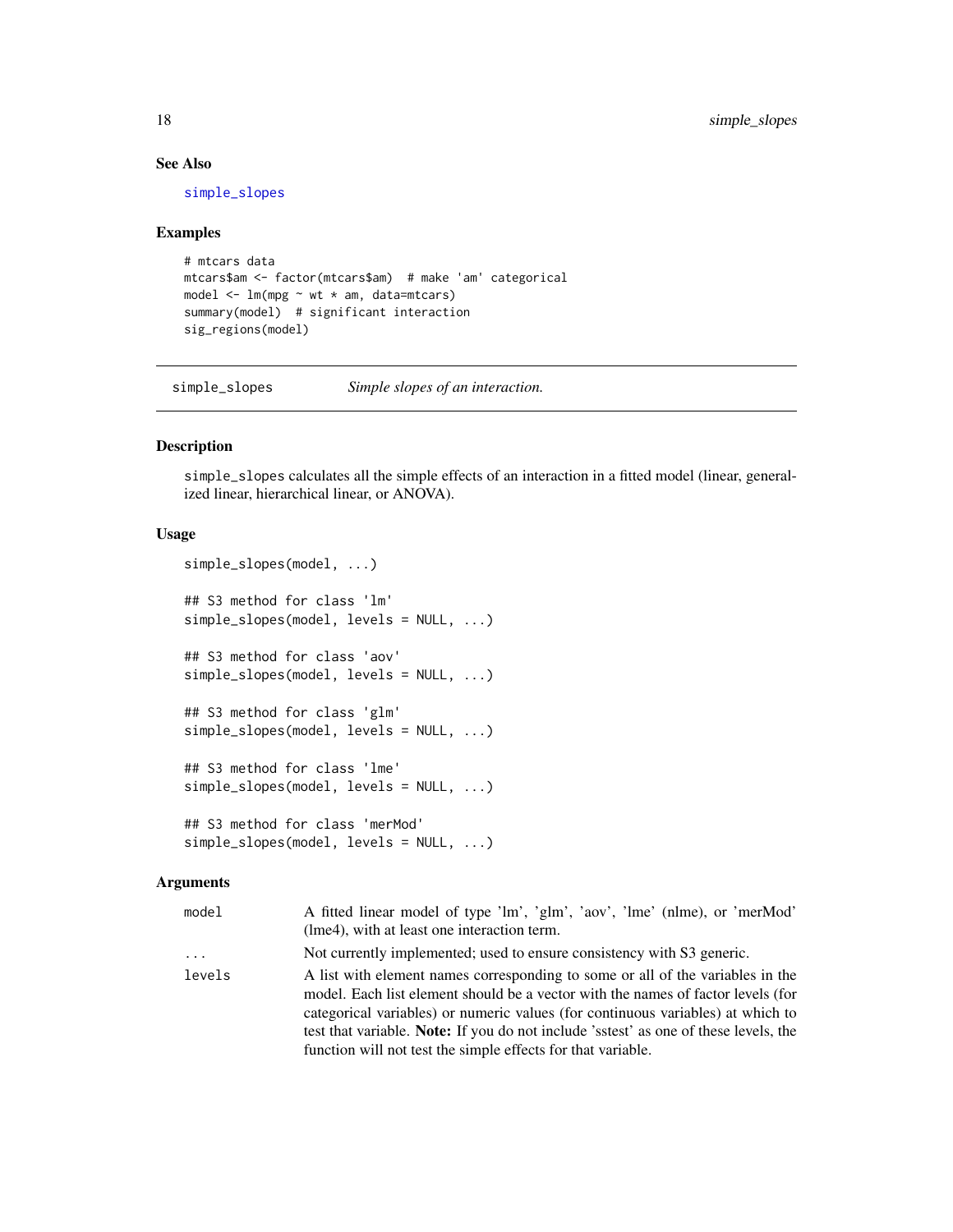#### Details

If the model includes interactions at different levels (e.g., three two-way interactions and one threeway interaction), the function will test the simple effects of the highest-order interaction. If there are multiple interactions in the highest order, it will test the first one in the model. If you wish to test simple effects for a different interaction, simply switch the order in the formula.

By default, this function will provide slopes at -1 SD, the mean, and +1 SD for continuous variables, and at each level of categorical variables. This can be overridden with the levels parameter.

If a categorical variable with more than two levels is being tested, you may see multiple rows for that test. One row will be shown for each contrast for that variable; the order is in the same order shown in contrasts().

#### Value

A data frame with a row for each simple effect. The first few columns identify the level at which each variable in your model was set for that test. A 'sstest' value in a particular column indicates that the simple slope for this variable was being tested. After columns for each variable, the data frame has columns for the slope of the test variable, the standard error, t-value, p-value, and degrees of freedom for the model. For 'merMod' models, the degrees of freedom and p-values will not appear, as these are not calculated by the lme4 package.

#### Methods (by class)

- lm: Simple slopes for linear models.
- aov: Simple slopes for ANOVA.
- glm: Simple slopes for generalized linear models.
- lme: Simple slopes for hierarchical linear models (nlme).
- merMod: Simple slopes for hierarchical linear models (lme4).

```
# linear model
mtcars$am <- factor(mtcars$am) # make 'am' categorical
model \leq lm(mpg \sim wt \star am, data=mtcars)
summary(model) # significant interaction
simple_slopes(model)
simple_slopes(model,
   levels=list(wt=c(2, 3, 4, 'sstest'), am=c(\emptyset, 1, 'sstest'))) # test at specific levels
# generalized linear model
model <- glm(vs ~ gear * wt, data=mtcars, family='binomial')
summary(model) # marginal interaction
simple_slopes(model)
simple_slopes(model,
   levels=list(gear=c(2, 3, 4, 'sstest'), wt=c(2, 3, 'sstest')) # test at specific levels
# hierarchical linear model (nlme)
if (require(nlme, quietly=TRUE)) {
   model <- lme(Sepal.Width ~ Sepal.Length * Petal.Length, random=~1|Species, data=iris)
```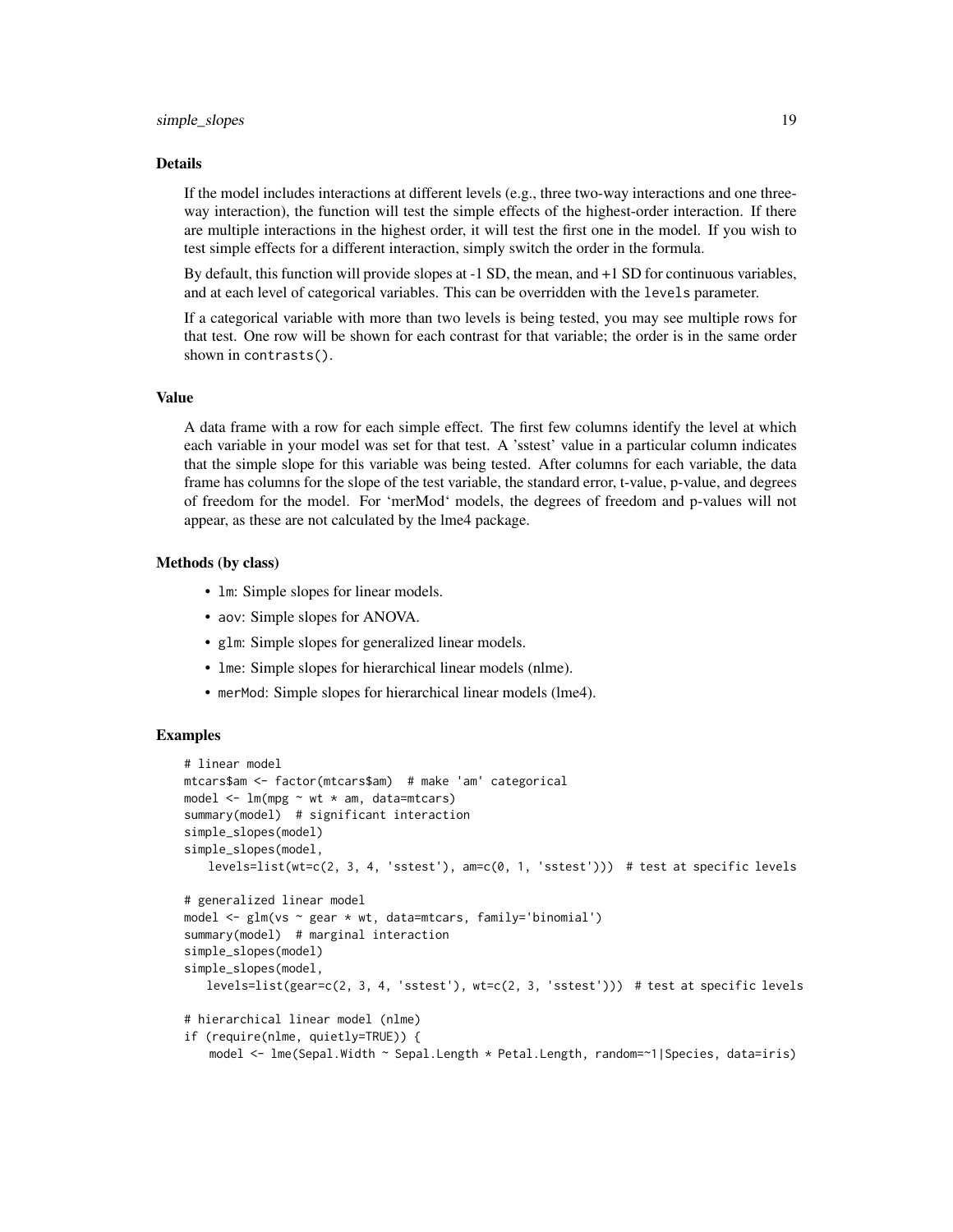```
summary(model) # significant interaction
    simple_slopes(model)
    simple_slopes(model,
       levels=list(Sepal.Length=c(4, 5, 6, 'sstest'),
       Petal.Length=c(2, 3, 'sstest'))) # test at specific levels
}
# hierarchical linear model (lme4)
if (require(lme4, quietly=TRUE)) {
   model <- lmer(Sepal.Width ~ Sepal.Length * Petal.Length + (1|Species), data=iris)
    summary(model)
   simple_slopes(model)
    simple_slopes(model,
       levels=list(Sepal.Length=c(4, 5, 6, 'sstest'),
       Petal.Length=c(2, 3, 'sstest'))) # test at specific levels
}
```
summary.block\_lm *Summary functions for build\_model block regression models.*

#### Description

These functions offer useful methods for objects created by the build\_model function: block\_lm, block\_aov, and block\_glm.

#### Usage

```
## S3 method for class 'block_lm'
summary(object, ...)
## S3 method for class 'block_lm_summary'
print(x, \text{ digits} = max(3L, getOption("digits") -3L), signif.stars = getOption("show.signif.stars"), ...)
## S3 method for class 'block_lm'
coef(object, num = NULL, ...)
## S3 method for class 'block_lm'
residuals(object, num = NULL, ...)
## S3 method for class 'block_lm'
fitted(object, num = NULL, ...)
## S3 method for class 'block_aov'
summary(object, ...)
## S3 method for class 'block_aov_summary'
print(x, \text{ digits} = max(3L, \text{ getOption("digits")} -
```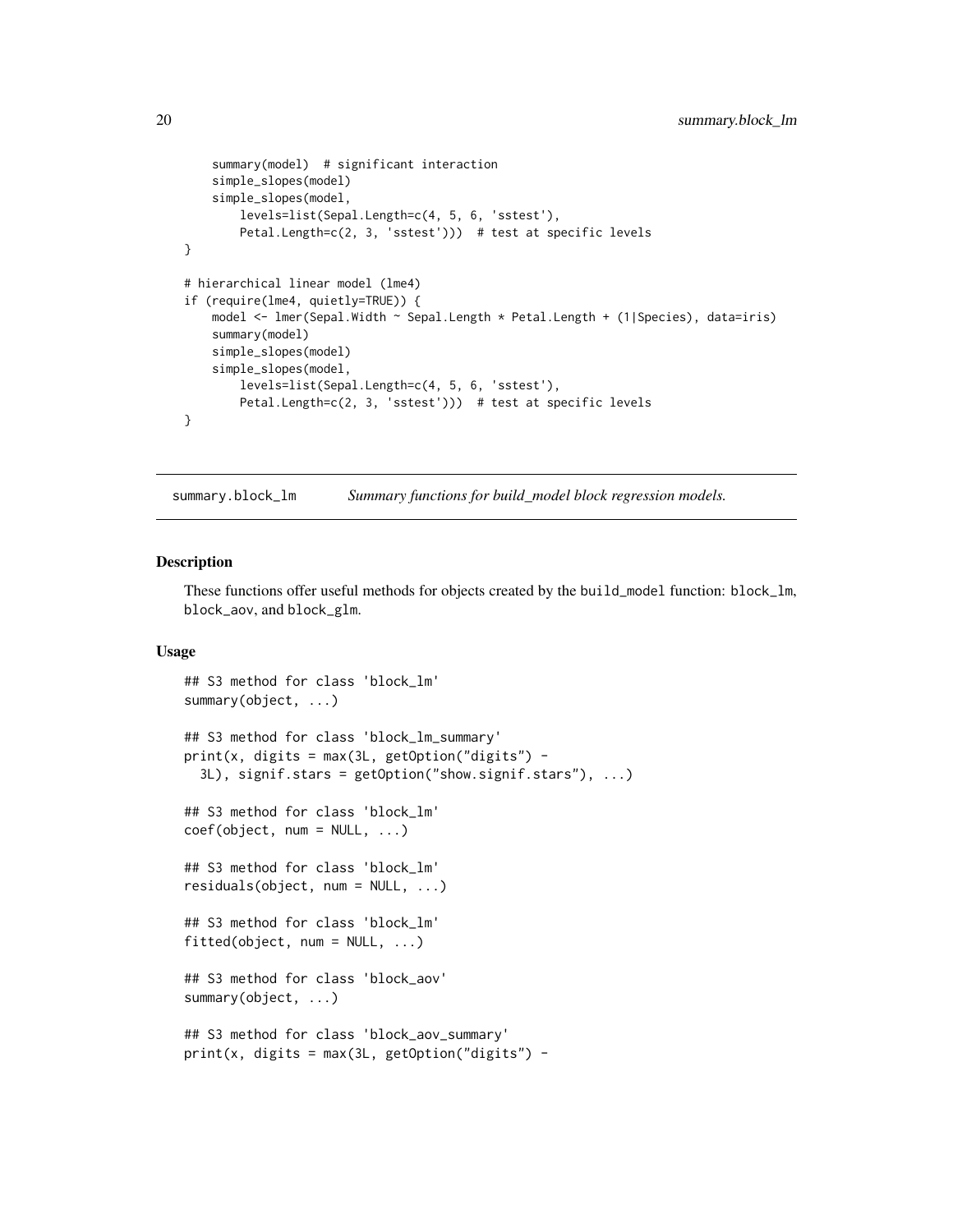```
3L), signif.stars = getOption("show.signif.stars"), ...)
## S3 method for class 'block_aov'
coef(object, num = NULL, ...)## S3 method for class 'block_aov'
residuals(object, num = NULL, ...)
## S3 method for class 'block_aov'
fitted(object, num = NULL, ...)## S3 method for class 'block_glm'
summary(object, ...)
## S3 method for class 'block_glm_summary'
print(x, \text{ digits} = max(3L, \text{ getOption("digits")} -3L), signif.stars = getOption("show.signif.stars"), ...)
## S3 method for class 'block_glm'
coef(object, num = NULL, ...)
## S3 method for class 'block_glm'
residuals(object, num = NULL, ...)
## S3 method for class 'block_glm'
fitted(object, num = NULL, ...)
```
#### Arguments

| object       | An object of class block_lm, block_aov, or block_glm, usually, a result of a<br>call to build_model.                                                                                    |
|--------------|-----------------------------------------------------------------------------------------------------------------------------------------------------------------------------------------|
| $\ddots$     | Further arguments passed to or from other methods.                                                                                                                                      |
| x            | An object of class block_lm_summary, block_aov_summary, or block_glm_summary,<br>usually, a result of a call to the corresponding summary function (e.g., summary $block\_block\_lm$ ). |
| digits       | The number of significant digits to use when printing.                                                                                                                                  |
| signif.stars | Logical. If TRUE, 'significance stars' are printed for each coefficient.                                                                                                                |
| num          | Numeric vector with the index of model(s) from which to return the requested<br>output. If NULL, will return output from all blocks.                                                    |

#### Value

The summary function computes and returns a named list of summary statistics of the fitted linear models given in object. The list has the following elements:

| formulas     | A list of the regression formulas used for each block.                                                        |
|--------------|---------------------------------------------------------------------------------------------------------------|
| residuals    | A matrix with quantiles of the residuals for each model.                                                      |
| coefficients | A list with a matrix of coefficients for each model, as well as the standard error, t-statistic, and p-value. |
| overall      | A data frame with information about the overall models, including the multiple R-squared value; adjusted R-   |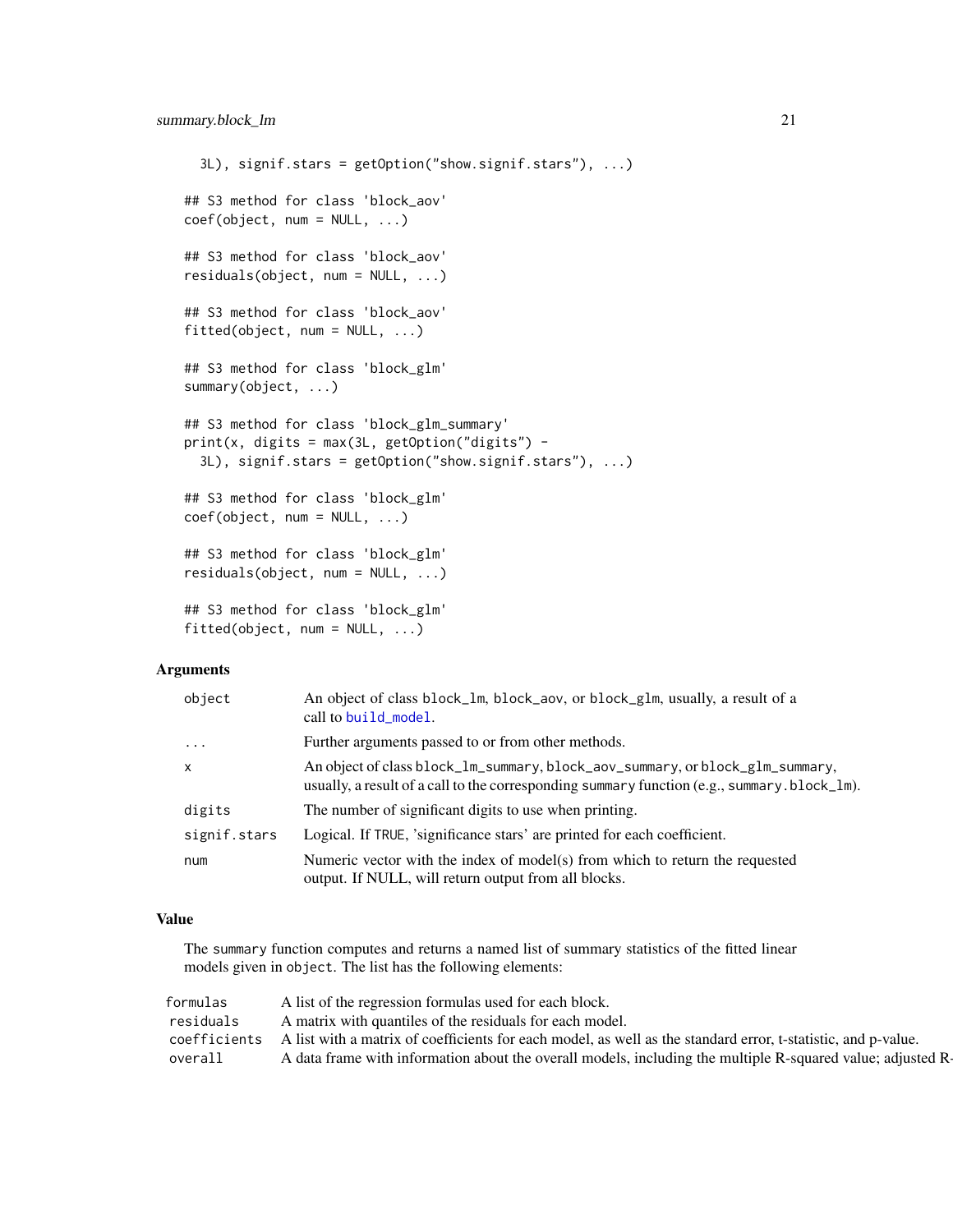The other functions listed here provide convenient access to the individual components of this summary.

```
# 2 blocks: Petal.Length; Petal.Length + Petal.Width
model1 <- build_model(Sepal.Length, Petal.Length, Petal.Width, data=iris, model='lm')
summary(model1)
coef(model1) # returns coefficients from both blocks 1 and 2
# 2 blocks: Species; Species + Petal.Length + Petal.Width + Petal.Length:Petal.Width
model2 <- build_model(Sepal.Length, Species, c(Petal.Length * Petal.Width), data=iris, model='lm')
summary(model2)
coef(model2, num=2) # returns coefficients from second block only
```